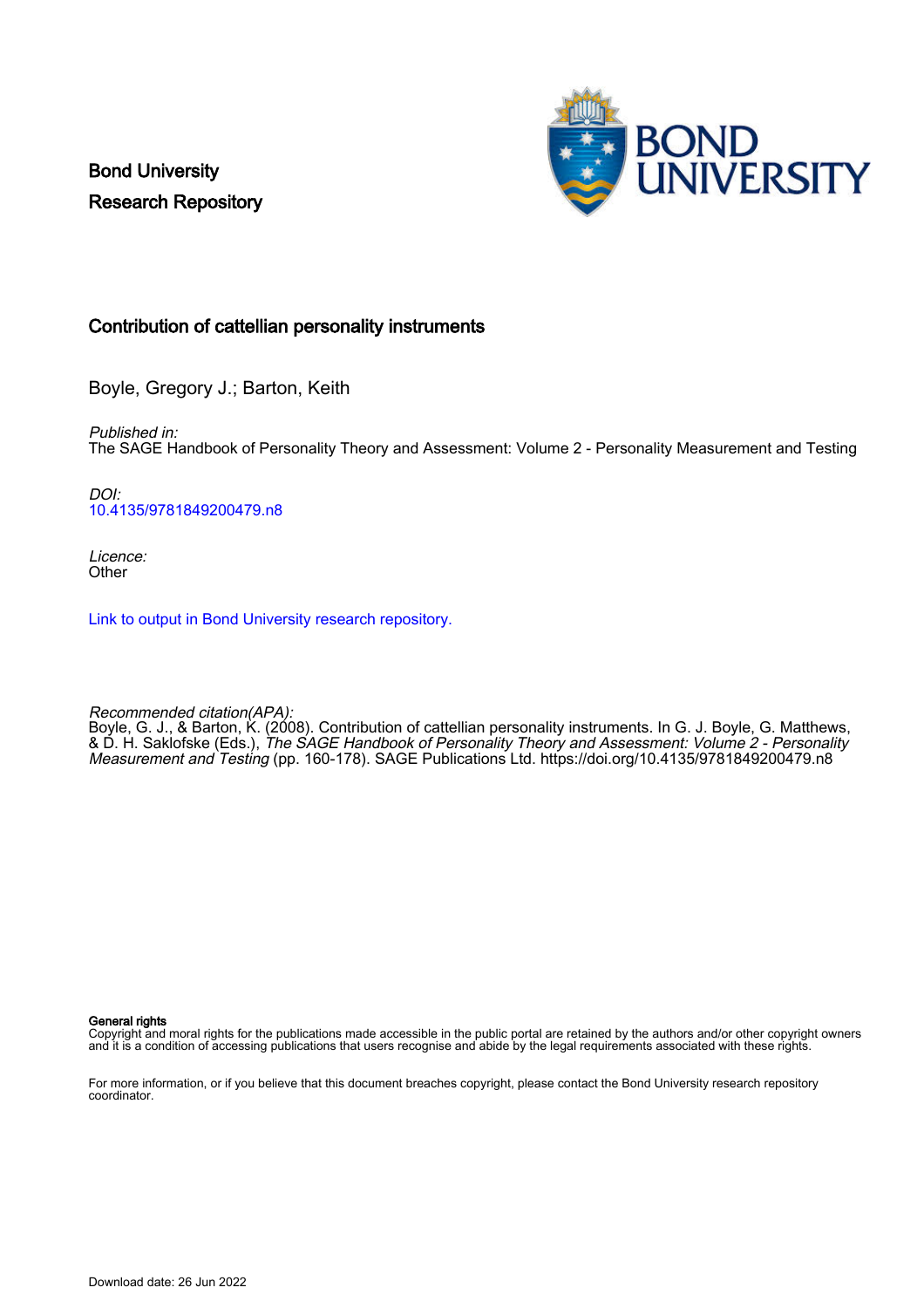# **Bond University [ePublications@bond](http://epublications.bond.edu.au?utm_source=epublications.bond.edu.au%2Fhss_pubs%2F295&utm_medium=PDF&utm_campaign=PDFCoverPages)**

[Humanities & Social Sciences papers](http://epublications.bond.edu.au/hss_pubs?utm_source=epublications.bond.edu.au%2Fhss_pubs%2F295&utm_medium=PDF&utm_campaign=PDFCoverPages) [Faculty of Humanities and Social Sciences](http://epublications.bond.edu.au/hss?utm_source=epublications.bond.edu.au%2Fhss_pubs%2F295&utm_medium=PDF&utm_campaign=PDFCoverPages)

1-1-2008

# Contribution of Cattellian personality instruments

Gregory J. Boyle *Bond University*, Gregory\_Boyle@bond.edu.au

Keith Barton

Follow this and additional works at: [http://epublications.bond.edu.au/hss\\_pubs](http://epublications.bond.edu.au/hss_pubs?utm_source=epublications.bond.edu.au%2Fhss_pubs%2F295&utm_medium=PDF&utm_campaign=PDFCoverPages) Part of the [Personality and Social Contexts Commons](http://network.bepress.com/hgg/discipline/413?utm_source=epublications.bond.edu.au%2Fhss_pubs%2F295&utm_medium=PDF&utm_campaign=PDFCoverPages)

Recommended Citation

Boyle, Gregory J. and Barton, Keith, "Contribution of Cattellian personality instruments" (2008). *Humanities & Social Sciences papers.* Paper 295. http://epublications.bond.edu.au/hss\_pubs/295

This Book Chapter is brought to you by the Faculty of Humanities and Social Sciences at [ePublications@bond](http://epublications.bond.edu.au). It has been accepted for inclusion in Humanities & Social Sciences papers by an authorized administrator of ePublications@bond. For more information, please contact [Bond University's](mailto:acass@bond.edu.au) [Repository Coordinator](mailto:acass@bond.edu.au).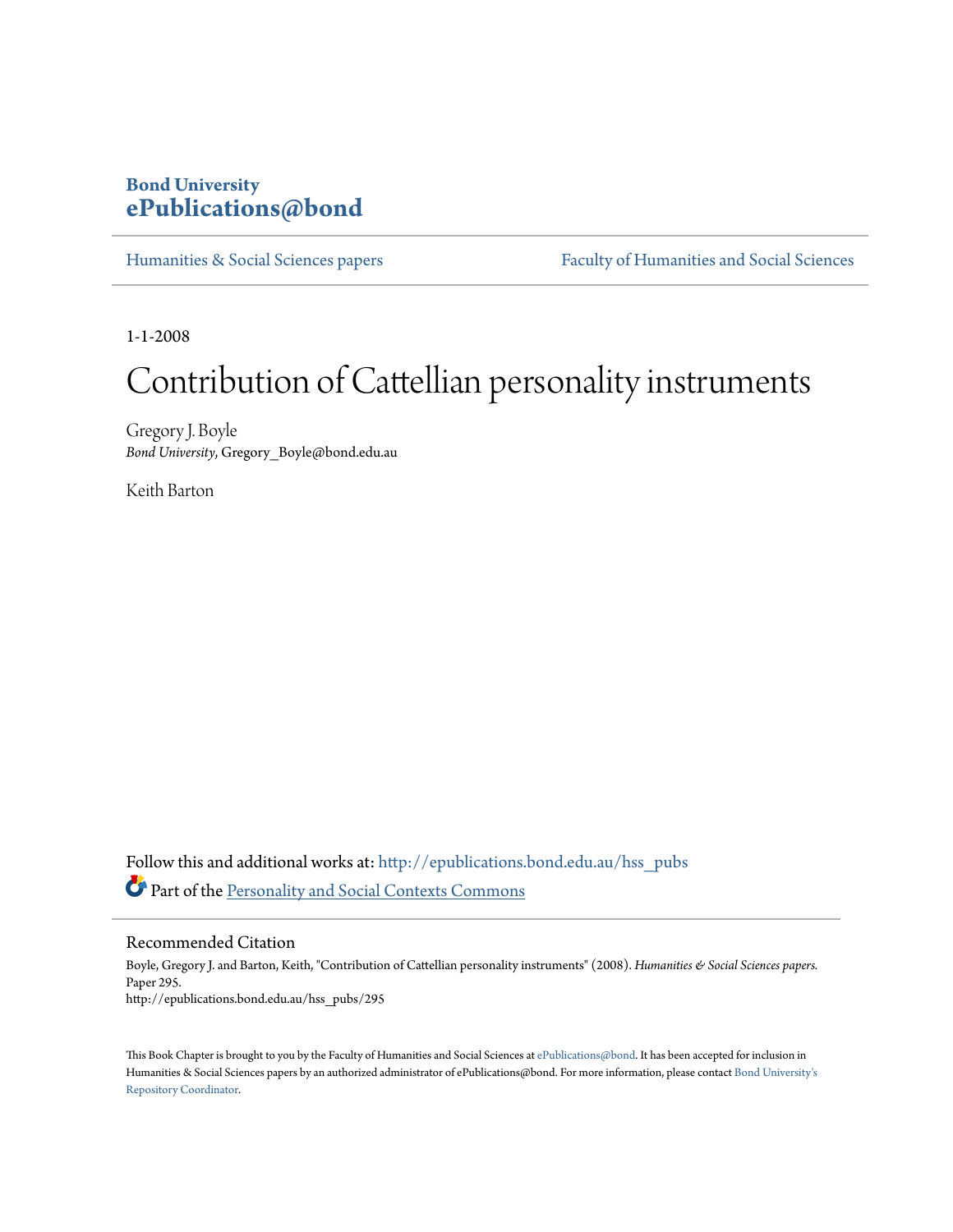# Contribution of Cattellian Personality Instruments

Gregory J. Boyle

Department of Psychology, Bond University and Department of Psychiatry, University of Queensland

and

Keith Barton Department of Human and Community Development University of California, Davis

Raymond B.Cattell, PhD., DSc (London) was ranked among the top 10 most highly cited psychologists of the 20<sup>th</sup> century (along with Freud, Piaget, Eysenck, and Skinner), as indexed in the peer-reviewed psychological journal literature (Haggbloom et al., 2002, p. 142). Over the span of more than half a century, Cattell undertook an extensive programmatic series of empirical research studies into the taxonomy of psychological structure (across the domains of intellectual abilities, normal and abnormal personality traits, dynamic (motivation) traits, and transitory mood states). Subsequently, a wide range of functional multidimensional psychological testing instruments was constructed (see Cattell, 1986d; Cattell & Johnson, 1986; Smith, 1988) to measure the factor-analytically derived constructs. The major personality instruments constructed within the *Cattellian School* included the *Sixteen Personality Questionnaire* or 16PF (Birkett-Cattell, 1989; Cattell, 1986g, 1994; Cattell & Krug, 1986; Cattell & H. Cattell, 1995; H. Cattell, 2001, 2004; H. Cattell & Schuerger, 2003; Conn & Rieke, 1994), the *High School Personality Questionnaire* or HSPQ (Cattell & M. Cattell, 1975)—(as well as its more recent version, the *Adolescent Personality Questionnaire* or APQ),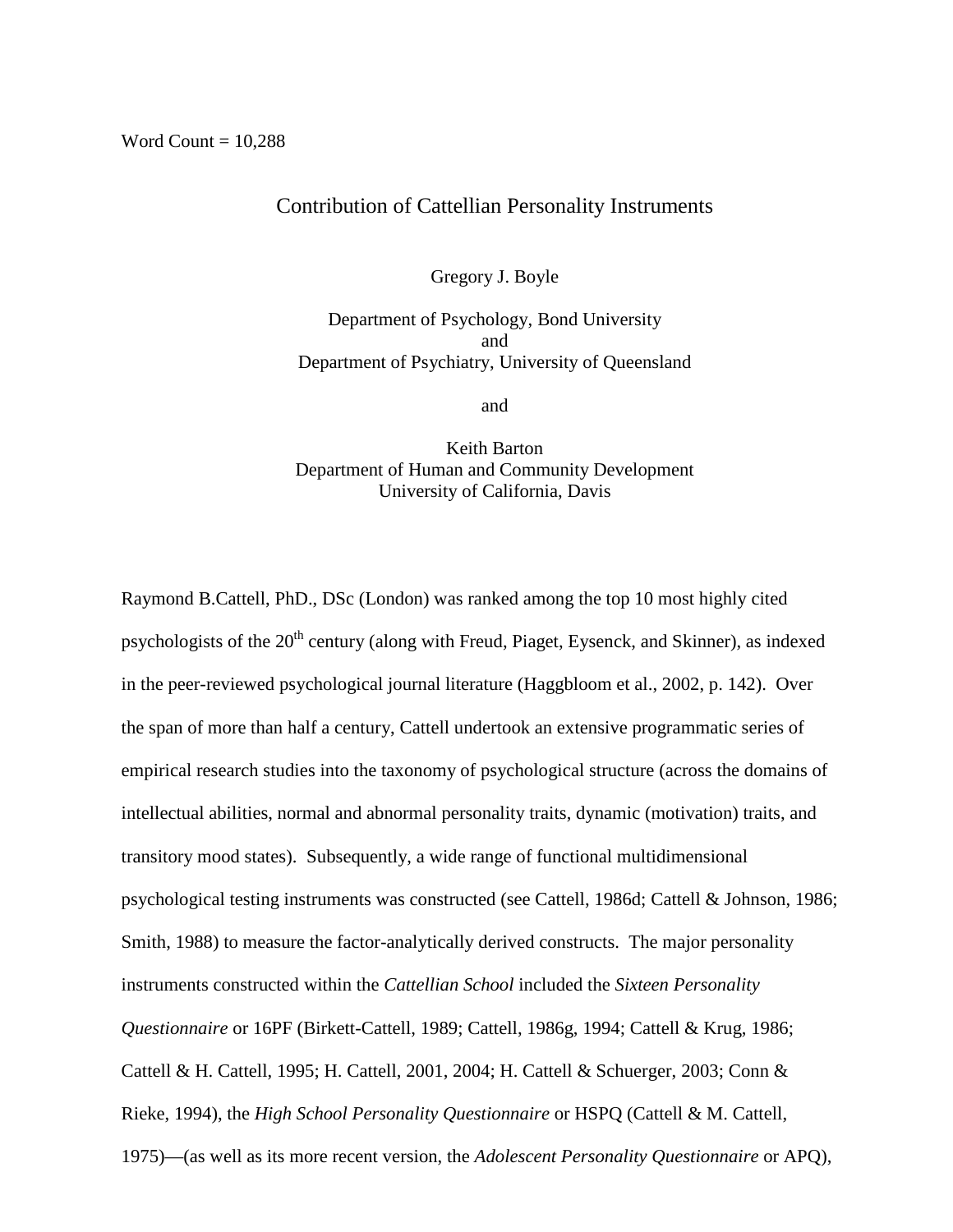the *Children's Personality Questionnaire* or CPQ (Porter & Cattell, 1985), the *Early School Personality Questionnaire* or ESPQ (Coan & Cattell, 1959), the *Preschool Personality Questionnaire* or PSPQ (Lichtenstein, et al., 1986; Dreger et al., 1995), the *Central Trait-State Kit* or CTS (Barton & Cattell, 1981; Barton, 1985b), the *Objective-Analytic Battery* or OAB (Cattell & Schuerger, 1978; Schuerger, 1986), and the *Clinical Analysis Questionnaire* or CAQ (Krug, 1980), along with its more recent version, the *PsychEval Personality Questionnaire* or PEPQ (see instruments on the *Institute for Personality and Ability Testing* website at [http://www.ipat.com](http://www.ipat.com/) ).

The highly-cited  $4<sup>th</sup>$  edition of the 16 PF (16PF4: consists of 187 items comprising 16 primary factors (e.g., see Krug, 1981). When these 16 source traits were intercorrelated and subjected to factor analysis, several broad second-stratum dimensions were derived (see Boyle, 2006, for a summary). Scale reliabilities (including dependability coefficients, stability coefficients, and equivalence coefficients), as well as direct and indirect validities of the full 16PF and some combined forms may all be obtained from the relevant Technical Manual (e.g., for the more recent 16 PF 5th edition or 16PF5; see Conn & Rieke 1994). There is also available from the same sources much data on regression coefficients to predict a wide variety of criteria such as achievement, accident proneness, leadership, and so on. The 16PF (and CAQ/PEPQ) instruments are often used in a "negative selection" mode, whereby instead of attempting to make positive predictions about future performance in specific situations, the instruments are used to exclude from the selection process "at risk" individuals who have obtained extreme scores (i.e., a sten of 10) on specific trait scales (especially the psychopathological trait dimensions measured in Part 2 of the CAQ/PEPQ).

The Cattellian personality questionnaires measure primary source traits at different age levels (16PF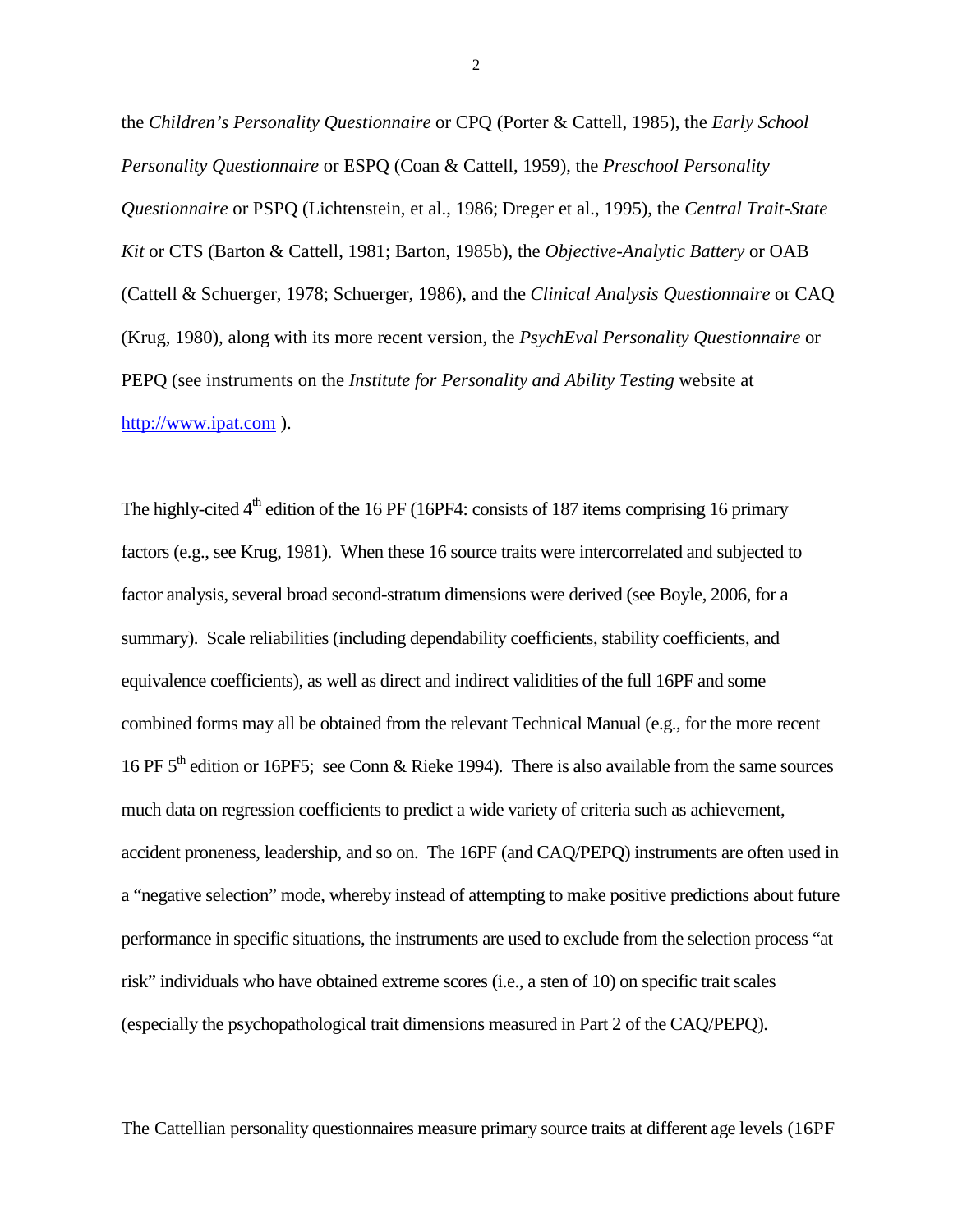for adults, the HSPQ/APQ for adolescents, as well as the CPQ, ESPQ, and PSPQ for children of various age groups). Each of these Q-data instruments takes roughly up to one hour to administer, and except for the PSPQ, there is a standard questionnaire form together with an answer sheet that can be computer scored. These instruments can be administered either in an individual or a group setting. A complete listing of the factors measured in the 16PF using popular and professional labels is shown in Johnson (1986, p. 221). The personality scales for the primary factors in younger children, such as the ESPQ and PSPQ, do not cover quite as many factors as at the adult level. For example, the HSPQ drops down from 16 to 14 factors. This reflects the developmental differentiation that occurs in personality structure, and it also recognizes that some factors may be larger and more formed in childhood and others in adult life (Barton, 1986c). Cross-validation of the factor structures from numerous cross-cultural studies of the 16PF and HSPQ (e.g., Cattell & Johnson, 1986; Cattell et al., 1983) has contributed greatly to our knowledge about the universality of human personality structure.

More specifically, the 16PF has the advantages of having been (1) factored to meaningful simple structure source traits; (2) permitting scoring of second-stratum factors; (3) having been cross-validated in its standardization and foreign-language translations; (4) having corresponding downward extensions for use with teenagers and children (HSPQ/APQ, CPQ, ESPQ, and PSPQ, respectively); (5) showing strong alignment of its second-stratum Q-data factors with the first-stratum objective test (T-data) factors measured in the OAB; and (6) having empiricallyderived criterion relations for major clinical syndrome categories, and for more than 40 occupational categories. Moreover, the 16PF4 has stood the test of critical scrutiny over many years and several editions of the *Test Critiques* series and the *Buros Mental Measurements Yearbooks* (MMY). The 16PF4, with the option of combined administration of its multiple parallel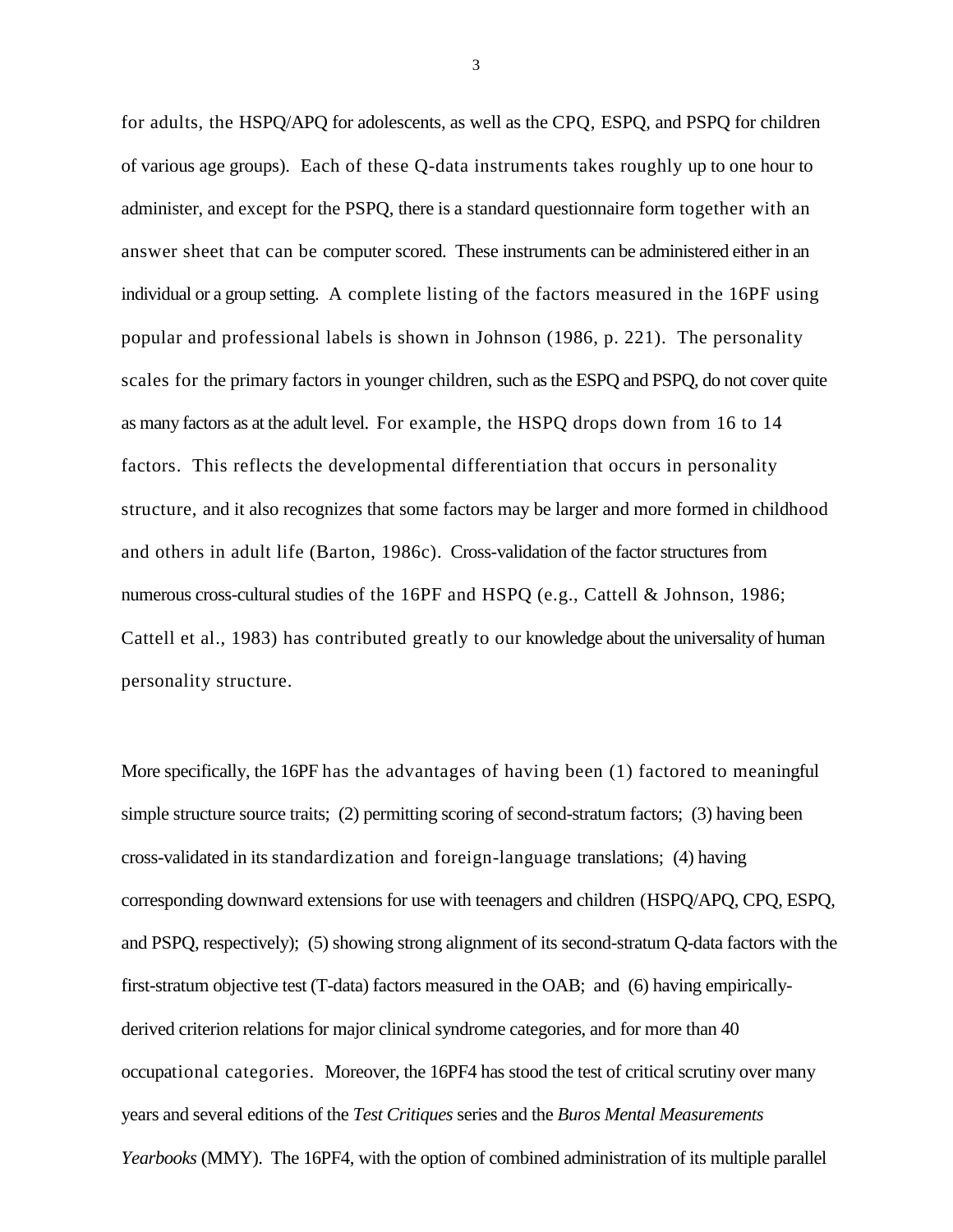forms, has the potential to exhibit very high levels of test-retest reliability (both dependability and stability).

More recently, Cattell and Cattell (1995) described the development of the new 5th edition of the 16PF, undertaken with the goal of updating and improving item content, standardizing on the current population sample, and refining the instrument psychometrically. Item selection involved an iterative process, commencing with selected items from all earlier versions of the 16PF (presumably excluding items which showed significant sex differences). Factor analyses (H.E.P. Cattell, 2001, 2004) supported the factor structure of the 16PF5 and demonstrated its continuity with earlier versions, but for this version, provided only five second-stratum factors in line with the currently popular Big Five personality dimensions and the corresponding static Five Factor Model (FFM). However, it is important to note that both Gorsuch and Cattell (1967) as well as Cattell and Nichols (1972) had previously undertaken extensive investigations into the delineation of higher-stratum Q-data personality factors. For example, from an examination of 10 separate studies, Cattell and Nichols had identified no fewer than eight second-stratum 16PF factors. Therefore, the Big Five (FFM) was seen by Cattell as being overly restrictive (Cattell, 1995). This issue has been examined independently (Boyle et al., 1995; Boyle & Saklofske, 2004), showing the inadequacy of the FFM which accounts for less than 60% of the known trait variance within the normal personality sphere alone, not including the abnormal trait domain (Boyle et al., p. 432; Boyle & Smári, 1997, 1978, 2002).

In regard to the abnormal personality trait domain, the CAQ (Krug, 1980) was developed by factoring the entire MMPI item pool, together with hundreds of additional items pertaining to various aspects of depression and psychopathology (Boyle, 1990; Boyle & Comer, 1990).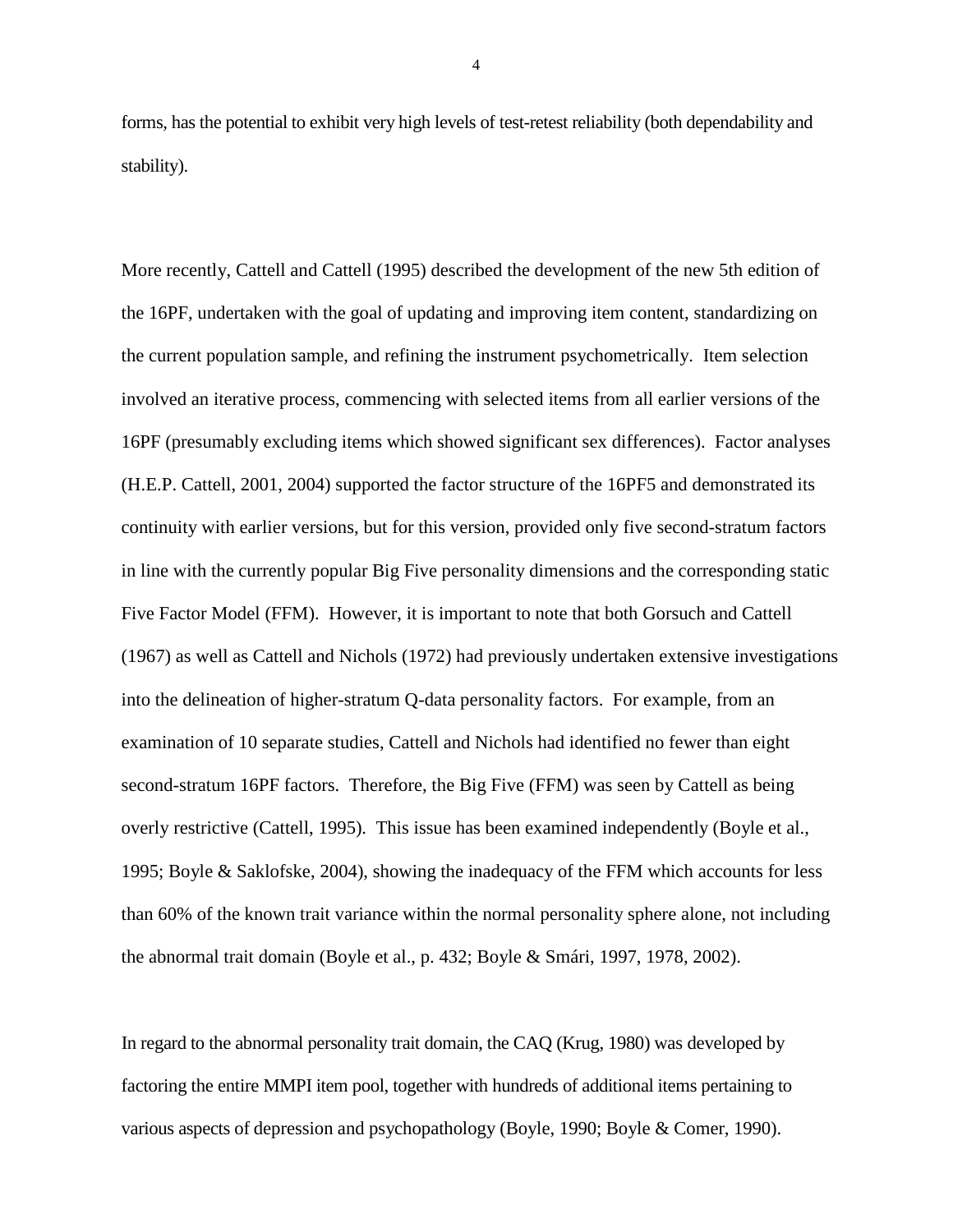Altogether, the CAQ measures  $(16 + 12 = 28)$  primary source trait dimensions. The CAQ comprises two parts. Part 1 measures the 16PF normal personality factors, while Part 2 measures 12 additional (abnormal) trait factors elucidated factor-analytically. In practice, and for greater reliability, the 16 PF itself is often administered instead of Part 1 of the CAQ (which has reduced reliability with only eight items per subscale included). The difference between the two frequently used questionnaire instruments for clinical diagnosis--the MMPI and the CAQ--is that the former was constructed to separate superficial syndrome types (such as the DSM-IV recognizes), whereas the CAQ measures underlying source traits. The CAQ can and does permit type classifications, but it does so through first getting profiles on the functionally unitary traits and then classifying by similarities of profiles.

Instead of operating with both primary and secondary traits, as in the 16 PF, HSPQ, CAQ, etc., permitting *depth psychometry,* many psychologists tend to use *either* primary *or* secondary trait scores. At the first-stratum (primary) factor level, several normal personality trait factors (the first 16 of which were included in the 16PF), along with 12 abnormal (psychopathological) trait dimensions have been elucidated, which together account for most of the known normal and abnormal personality trait variance. The largest and most useful second-stratum factors are also measured via the *Central Trait-State Kit* or CTS (Barton, 1985b). There are advantages in having a *family* of instruments aimed at the same trait personality trait struc tures across developmental ages, and also checked in structure and standardized cross-culturally.

#### Nine Parameter Model of Psychological Assessment

As well as providing a detailed description of the various personality assessment instruments from the Cattellian laboratory, we also discuss these measures within the framework of a nine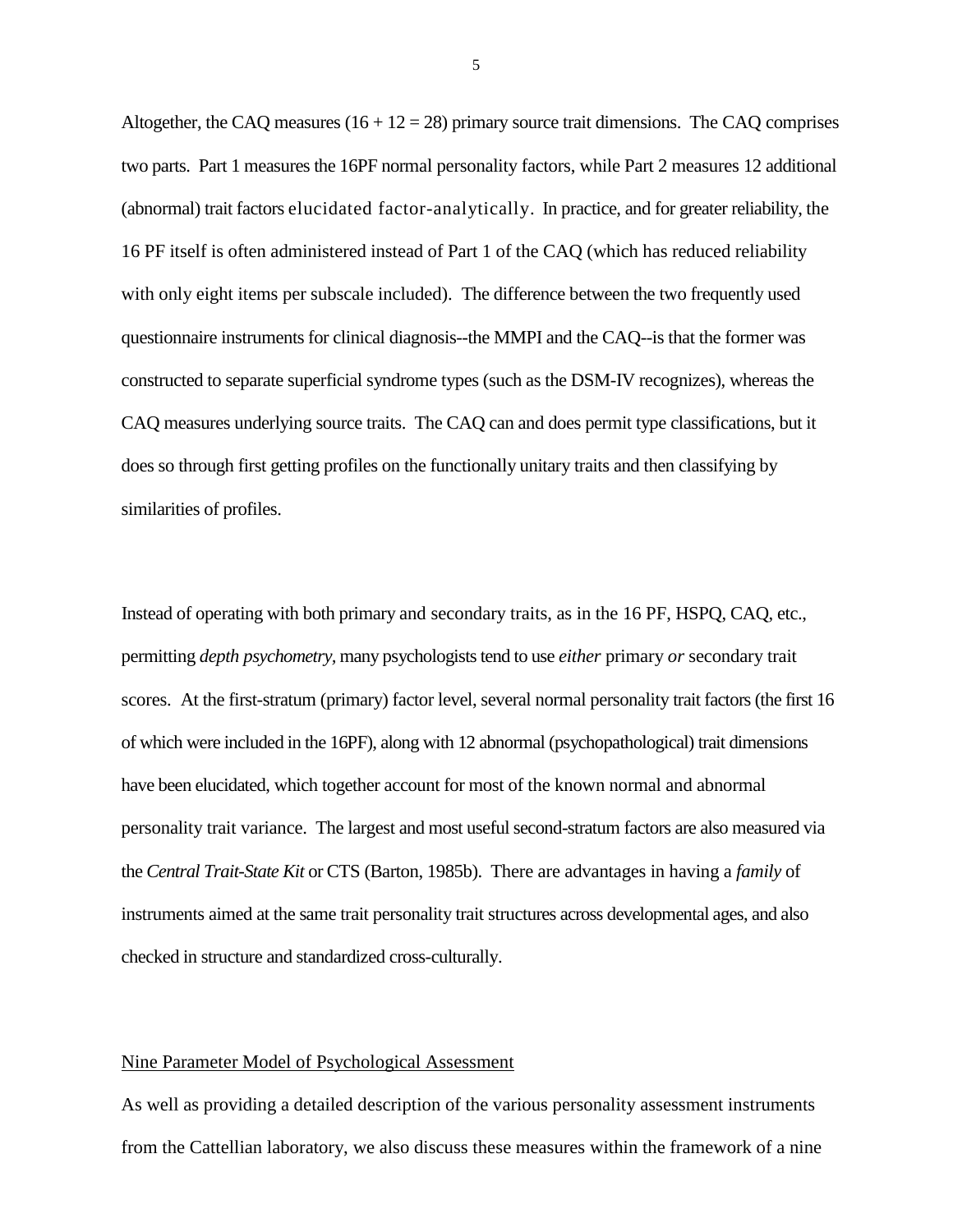parameter model of psychological assessment shown in Figure 1 below (Barton, 1985a). As well as providing a multidimensional definition of psychological assessment in line with Boyle (1991a), Eysenck (1997), as well as Eysenck and Eysenk, (1985), the nine-parameter model also can be used for taxonomic classification of psychological instruments themselves (Barton, 1986c). By identifying the Cattellian instruments within the framework of this model one can see the breadth of coverage of each personality instrument, as well as highlighting those areas that are not presently covered.

-------------------------------------------------------------

Figure 1: The Basic Nine Parameter Model

--------------------------------------------------------------

Barton's (1985a) nine-parameter model does not attempt to address the "process" aspects of assessment (i.e., the steps which must be followed) but views assessment in terms of nine questions that must be answered in stratum to define fully the domain of psychological assessment. The nine parameters may be grouped roughly into sets of three. The first set concerns questions about WHO is being assessed (e.g., How old are they? Are they from a "normal" population or from a clinical group?). The second set is related to WHAT is being assessed (e.g., personality, cognition or motivation? Questionnaire, projective or objective test?). The third set has to do with the HOW of assessment (e.g., Do we need multiple measures? Multiple variables? On what scale will we assess: nominal, ordinal or interval?).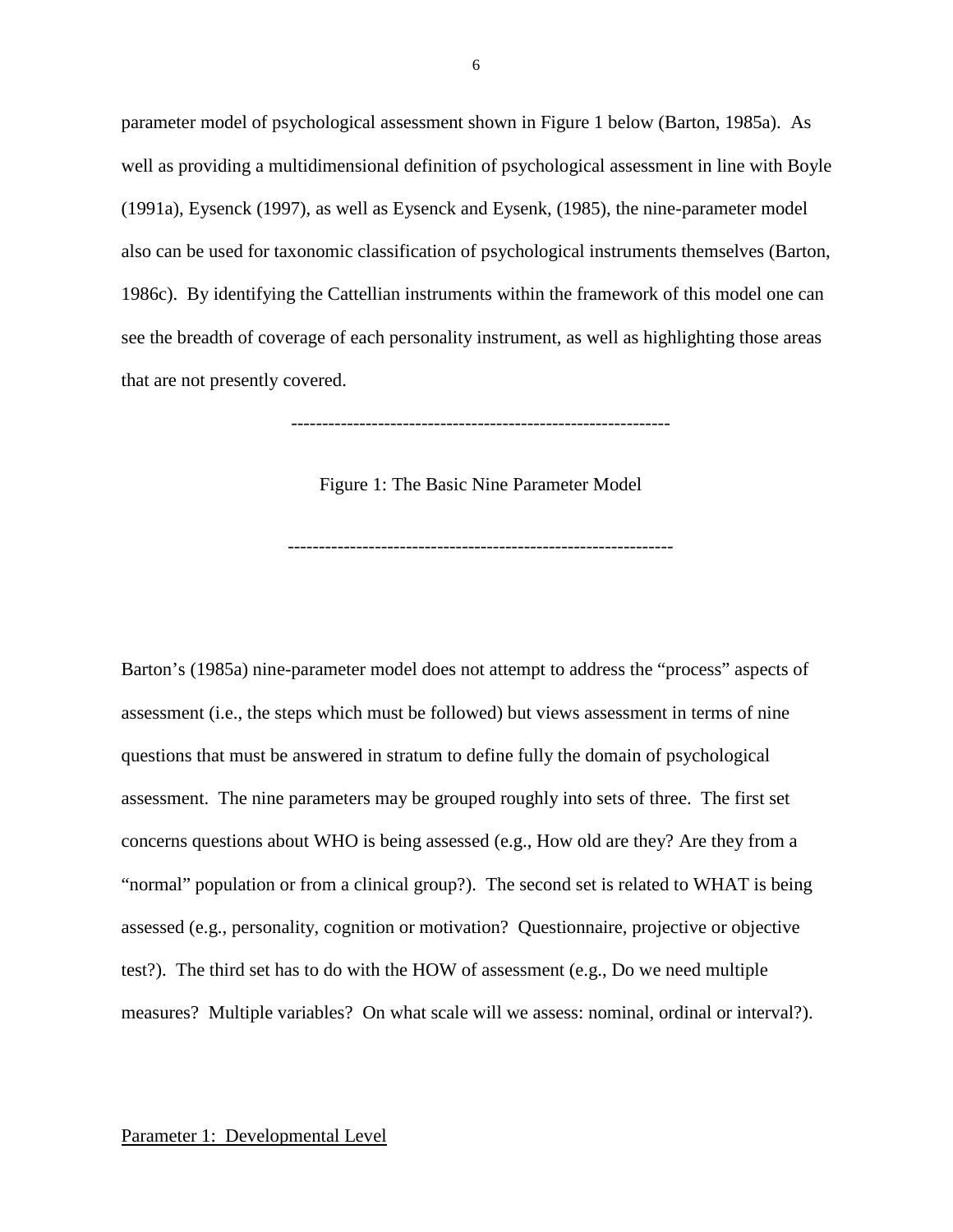What is the appropriate developmental level at which to measure a given individual? What aspects of the developmental level should influence the choice of measures used in the assessment (e.g., language or reading level)? It is this dimension that the Cattellian *Institute for Personality and Ability Testing* (IPAT) had in mind when it designed and constructed a wide array of psychometric instruments to measure factor-analytically elucidated personality traits. While the 16PF is the instrument of choice when measuring adult personality traits (Birkett-Cattell, 1989; Boyle, 1990), the HSPQ was specifically designed for adolescents; the items on this instrument were all focused on the lifestyle and interests of the typical North American teenager. While the CPQ was intended for use with 8-12 year olds, the ESPQ was constructed for use with 6-8 year olds, and the PSPQ for use with children younger than 6 years. In the construction of these instruments it was shown empirically that different numbers of factors needed to be extracted at different age levels (Boyle et al., 2001; Cattell, 1973; Cattell & Kline, 1977). The reduced number of factors measured in the various downward extensions of the 16PF instrument (HSPQ, CPQ, ESPQ, and PSPQ) is consistent with the increasing complexity of personality structure over the early lifespan as a function of socialization and experiential learning (Cattell, 1983, 1996). Indeed, in recent years, it has become increasingly evident that personality traits are subject to change throughout the lifespan (Cattell et al., 2002; Eysenck, 1994c; Roberts et al., 2006a,b).

When items are rewritten for different age levels, can the factors they represent be considered the "same"? The construction of related instruments for various age levels has a definite advantage over a single measure since the different versions can be tailored to fit developmental levels by using items that tap personality through the differing interests and behaviours from childhood to adulthood (Cattell & Dreger, 1978; Eysenck, 1984). However, some distinct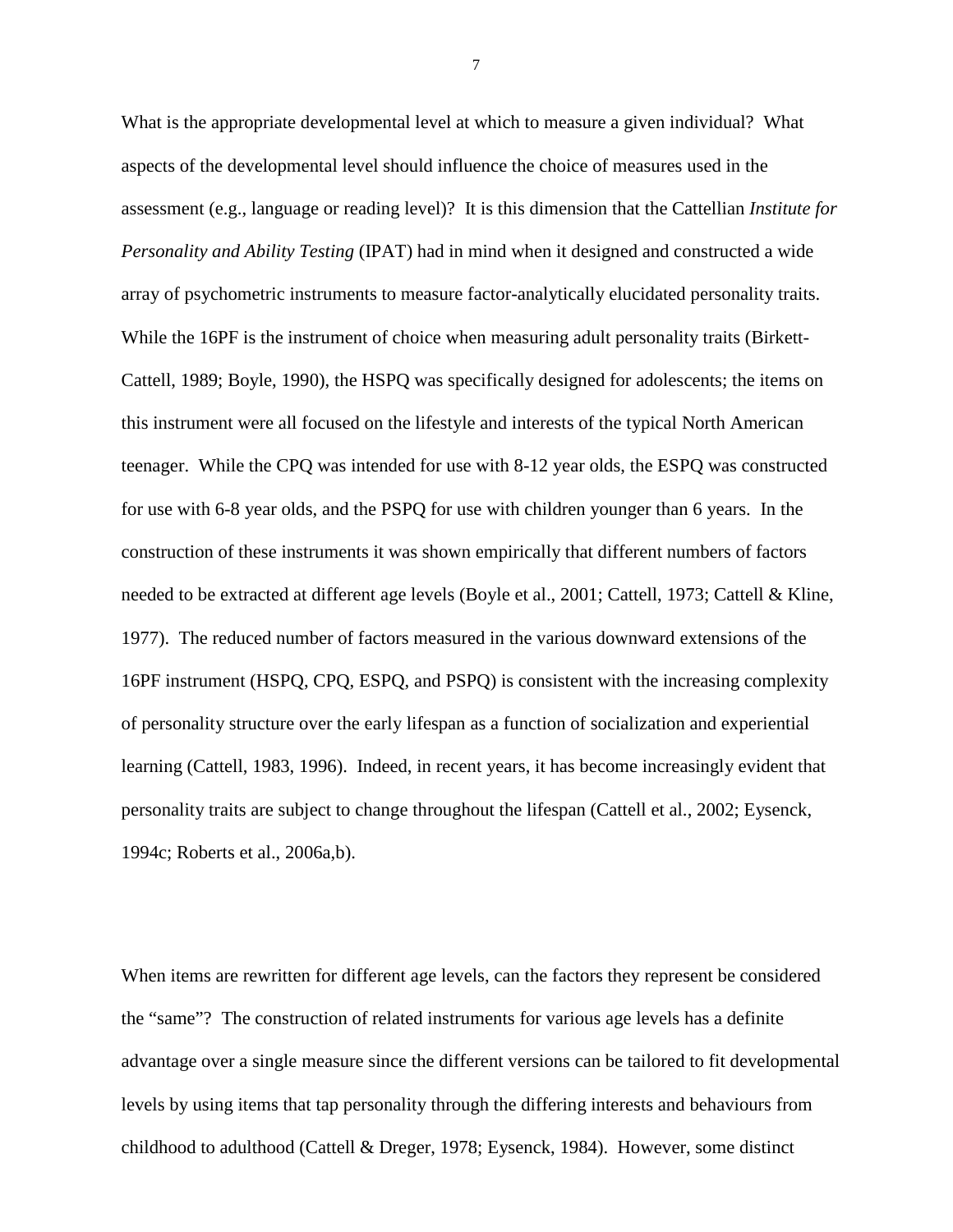disadvantages come to mind. The first is that developmental cutoff points for the instruments may be arbitrary. Some 16-17 year olds can readily cope with responding to the "adult" 16PF, whereas for others at 18 or19years of age, the HSPQ might be more suitable. Another issue that is relevant when we chose to use different questions for different age levels is that of the changing mores and fads of society. The HSPQ was constructed more than 30 years ago (see R. B. Cattell & M. D. Cattell, 1975) and the teenagers of the  $21<sup>st</sup>$  Century have a vastly different set of potential behaviours through which they can express their personalities. If the HSPQ were to be updated today, the range of potential items would be greatly increased due to the expansion of the high technology world.

#### Parameter 2: Trait versus State

The major Cattellian personality instruments (OAB, 16PF, CAQ, CTS, HSPQ, CPQ, ESPQ and PSPQ) were all designed to measure relatively enduring trait dimensions. However, the statetrait distinction is an important one that must be considered in personality assessment. Cattell was perhaps the first to highlight this distinction in relation to state-trait Anxiety (see Cattell, 1986e; Cattell & Scheier, 1961). Historically, a personality trait has been defined as a set of related behaviours that remain relatively consistent over a long time period (e.g., Comrey, 1980; Eysenck, 1988, 1994a,c; Fisher & Boyle, 1997). A situationally-sensitive state on the other hand is again a set of behaviours which fluctuate from moment to moment and from day to day (i.e., over time and circumstances). Any given individual has a characteristic trait level of Anxiety (A-Trait) or Curiosity (C-Trait), but depending on the situation, may vary in the level of A-State or C-State, respectively (Boyle, 1983, 1989a). The relationship between personality traits and related emotional states has been highlighted in several empirical studies.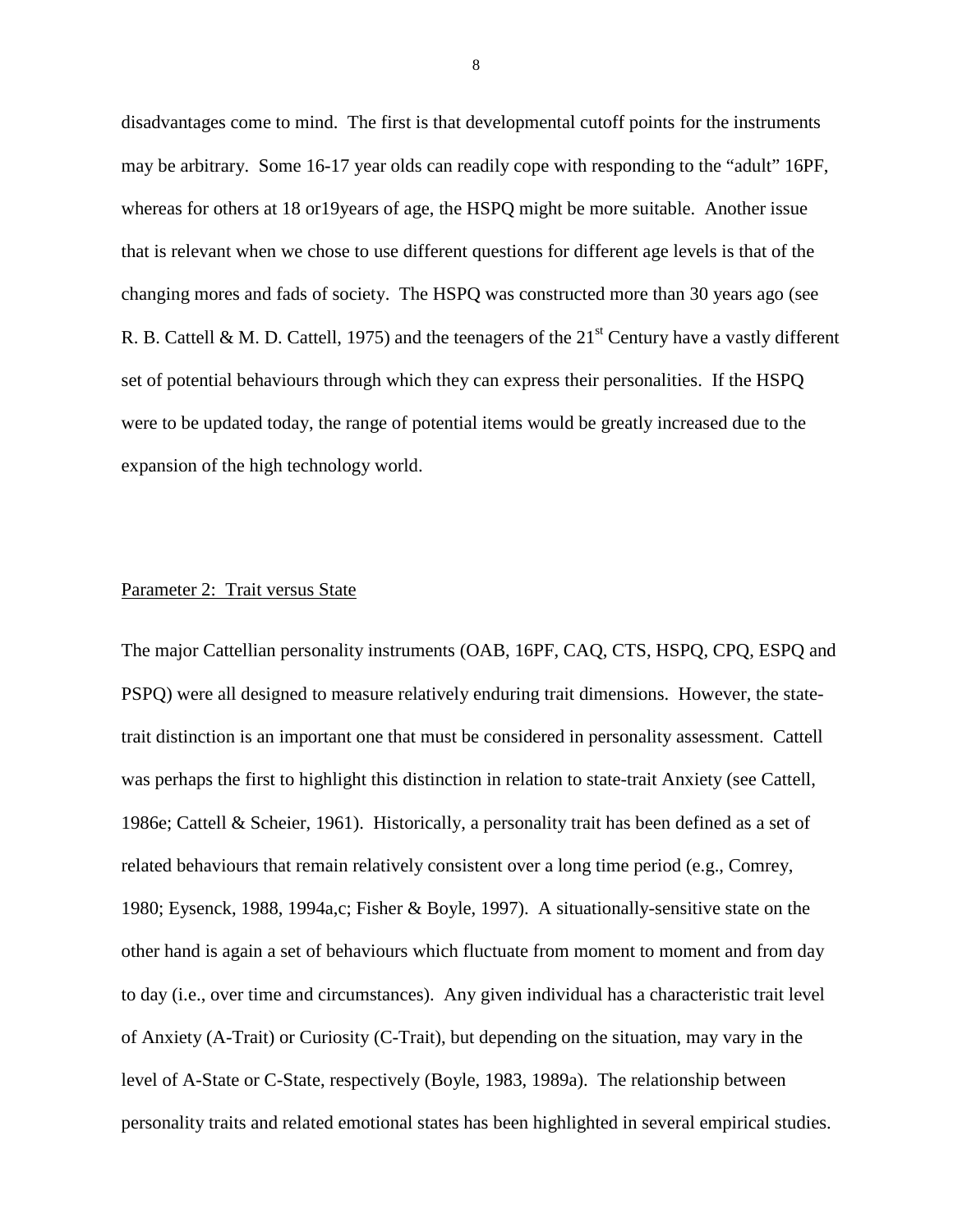Thus, personality questionnaire data have been subjected to P-technique and/or differential dRtechnique factor analyses revealing transitory state dimensions (e.g., Barton & Flocchini, 1985; Boyle, 1987a, 1988, 1989d; Boyle & Cattell, 1984; Cattell, 1978, 1982a; also see Boyle,1987b, as well as Cattell & Kameoka, 1985, for a list of abnormal state dimensions derived from dRfactoring of Part 2 of the *Clinical Analysis Questionnaire* or CAQ).

The Cattellian motivation measures (cf. Cattell, 1985, 1992a), including the *Motivation Analysis Test* (MAT) at the adult level (Boyle, 1986, 1988; Boyle & Cattell, 1984, 1987; Boyle et al., 1985; Cattell, 1982b, 1985) and its downward extensions, the *School Motivation Analysis Test* (SMAT) used with adolescents (Boyle, 1989b; Boyle et al., 1988), and the experimental version of the *Children's Motivation Analysis Test* (CMAT)—( Barton et al., 1986; Boyle, 1989c; Boyle & Start, 1988) all provide objective test measures of dynamic traits that are somewhat less stable than personality traits, but relatively more stable than transitory moodstate dimensions. In addition, the *Eight State Questionnaire* or 8SQ (Curran & Cattell, 1976) measures personality variables in a state form (Barton, 1986b; Boyle, 1986, 1989d, 1991b). The 8SQ subscales are labeled: Anxiety, Stress, Depression, Regression, Fatigue, Guilt, Extraversion, and Arousal. Variables such as Anxiety or Stress have been singled out for special treatment in test development by IPAT presumably because of their high usage in clinical psychological practice (Cattell, 1987).

#### Parameter 3: Normal (Non-psychopathology) - Extreme (Psychopathology)

Is the individual being assessed expected to be similar to most others (i.e., within plus or minus one standard deviation or so from the mean) on the dimensions measured? If the answer to this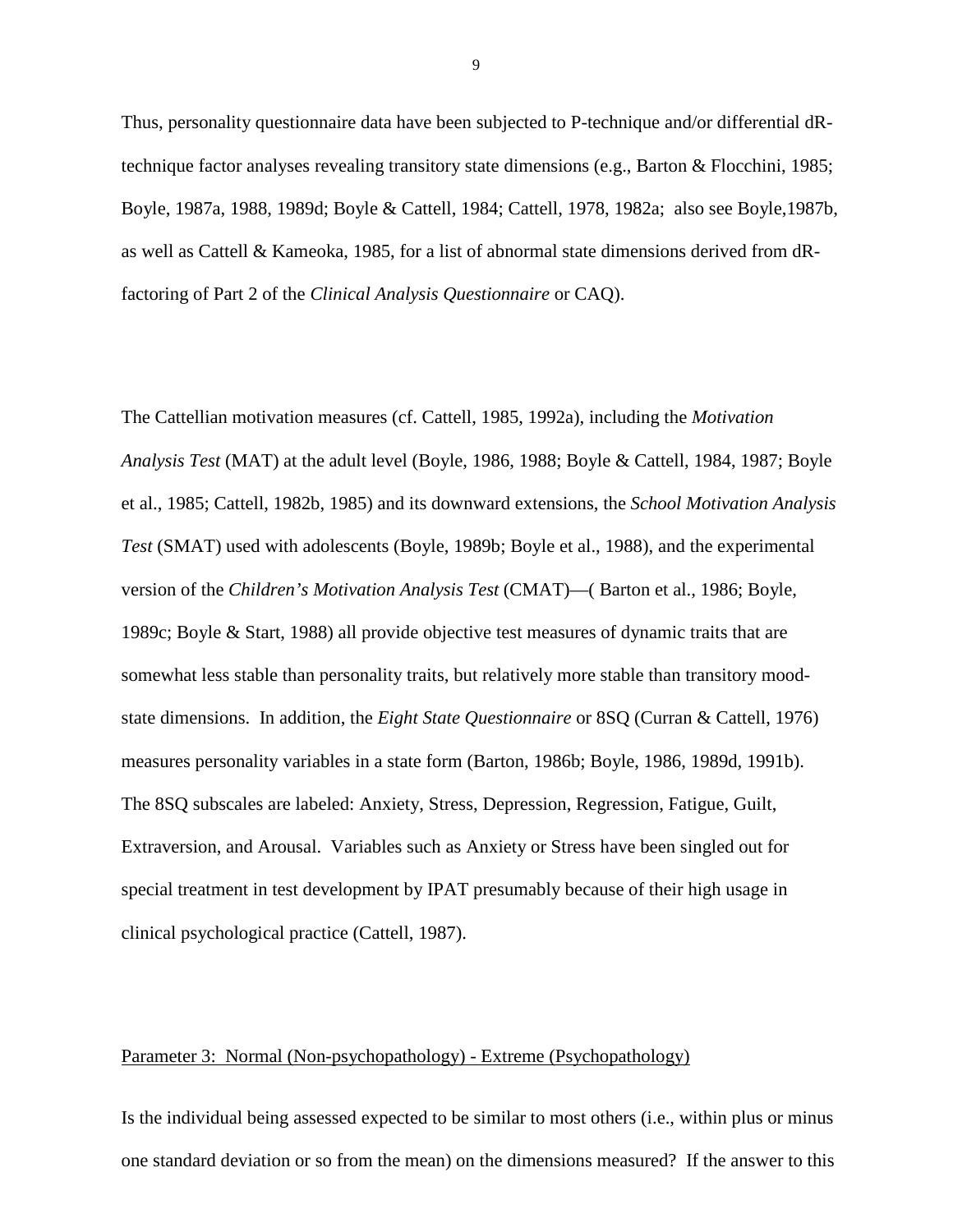question is in the negative, then often it may be preferable to select other measures designed specifically for extreme scorers and which do not exhibit such high unreliability of measurement at the bottom and top ends of their scales (cf. Barton & Dreger, 1986; Cattell, 1986a). In some cases, for example in personality assessment, individuals with "extreme" scores might be administered qualitatively different scales to describe their personality structure (Barton, 1986a,c; Barton & Cattell, 1975). Parenthetically, the *Culture Fair Intelligence Tests* or CFIT (Cattell & Cattell, 1977) illustrate this parameter. Here a separate scale is available if one is measuring around the average intelligence level; another scale is designed for the belowaverage intelligence and a third scale concentrates on providing a score for individuals with higher than average intelligence. In the personality arena, this parameter is illustrated by the fact that the 16PF series for example measures variables within the "normal personality sphere" (Boyle, 1989e,f, 2006). Part 2 of the CAQ (Krug, 1980) however, measures the abnormal or psychopathological personality trait domain. In the case of motivation measurement, only the "normal" sphere has instruments that represent it (i.e., the MAT/SMAT/CMAT)--(see Barton et al., 1986; Boyle, 1986; Cattell, 1992a; Schuerger, 1986). Here Barton's (1985a) nine parameter model has heuristic value in suggesting that measures of "abnormal motivation" might also be constructed. Aside from their use in research studies, such measures of abnormal motivation might be useful in several applied areas of psychological practice, including, for example, clinical and forensic psychology (Barton & Wood, 1993).

#### Parameter 4: Domain (Field of Measurement)

What general area of mental life are we dealing with and what dimensions are needed to fully define this domain? A dictionary definition of domain is a "field of thought or action."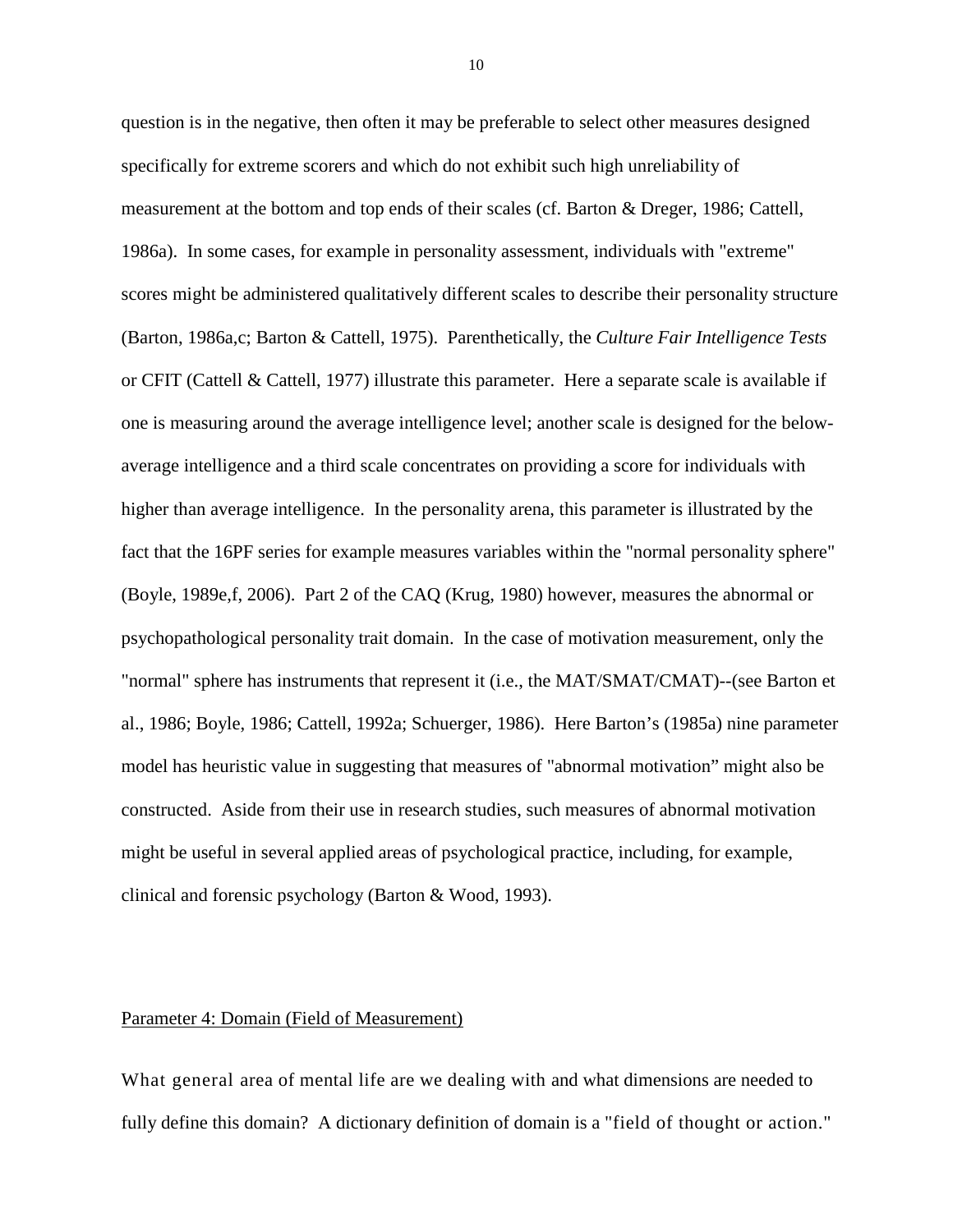Here the question has to do with what kind of measures are we dealing with: personality, motivation, cognition, etc.? It is no coincidence that the Cattellian measures illustrate this parameter since we find multiple instruments published for all of the major domains. The 16PF series of instruments with its downward extensions (HSPQ, CPQ, ESPQ, and PSPQ) covers the domain of normal personality (Barton, 1986b; Barton & Dreger, 1986). Indeed, the 16PF is the most highly cited measure of normal personality and there are now five editions of this highly regarded psychometric instrument attesting to its acceptance among the mainstream psychological community (see H.E.P. Cattell, 1993, 2001, 2004; for discussion of the 16PF 5<sup>th</sup> edition). Abnormal/psychopathological personality is assessed using Part 2 of the CAQ , while the MAT/SMAT/CMAT series of objective-test instruments covers the normal motivation domain (Cattell, 1985; Sweney et al., 1986), and the 8SQ provides a quantitative assessment of several clinically important mood states derived from dR-factoring of the personality instruments. Separately, the CFIT series of objective tests (Cattell & Cattell, 1977) as well as the *Comprehensive Ability Battery* or CAB (Hakstian & Cattell, 1982) enable quantitative measurement of the domain of cognitive abilities (cf. Cattell & Horn, 1982).

#### Parameter 5: Media of Measurement (Method)

What are the different methods that, at least theoretically, could be used to tap and measure the dimensions of interest? By measurement media is meant the means, agencies or instruments through which data is collected for assessment purposes (Cattell, 1973, 1986b; Cattell & Nesselroade, 1988). Methods of personality measurement currently employed, including selfreport questionnaires, rating scales (reports of others—see Johnson, 1986), interviews (formal/informal; structured/unstructured), naturalistic observation, experimental observation,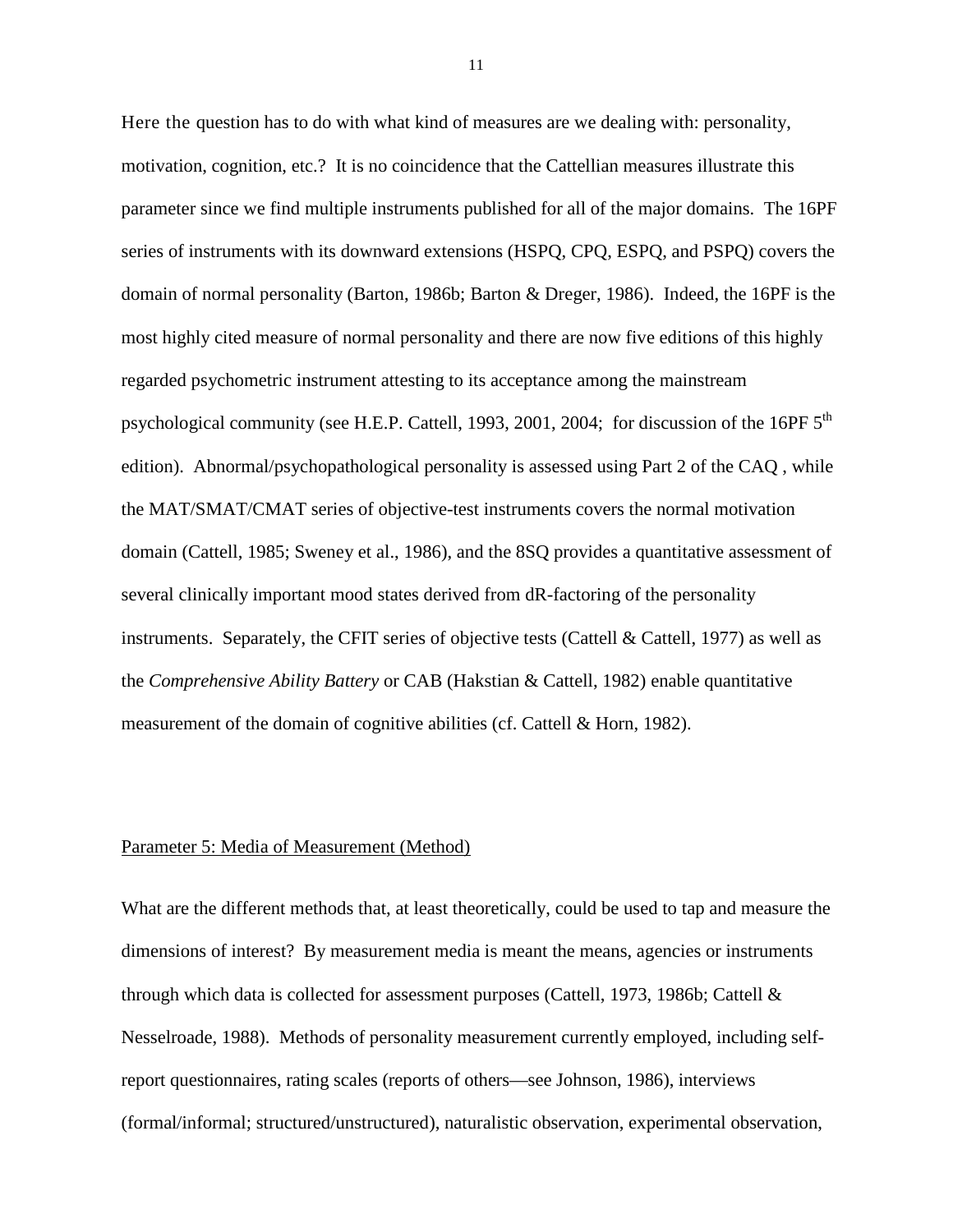projective techniques, objective tests, essays, standardized self-report instruments, diaries, demographic and biographic data, and so on. Cattell (1973), as well as Cattell and Kline (1977) argued that it should be possible to identify personality traits through multiple measurement media including ratings or life-record data (L-Data), questionnaire data (Q-data), or objective test data (T-data). Choice of specific media to be used in any assessment procedure will depend on many factors such as the relative importance attached to fakeability or motivational response distortion (Cattell, 1992b), the degree to which validities and reliabilities must be demonstrably high, the diversity and scope of the assessors' practical skills, the emphasis on actual behaviours versus attitudes, and so on. In an ideal assessment situation the same (or similar) variables would be targeted using several different measurement media. A consistent pattern of results across different media would suggest high convergent validity, a fact that Campbell and Fiske (1959) have highlighted in their multi-trait, multi-method theory. The term multi-method that Campbell and Fiske used is equivalent here to the idea of multiple media (Barton, 1986a).

This assessment parameter involving choice of measurement media is a complex one that not only subsumes the issue of convergent validity but also such topics as face validity, concept validity, discriminative validity, construct validity, social desirability of items, the construction of correction scales to minimize faking (good or bad), lie scales, instruments for random marking, as well as the more sophisticated trait view theory approach (Cattell, 1979, pp. 370- 372; Cattell & Krug, 1971). It is essential, therefore, that in constructing any assessment procedure that the literature on the advantages and disadvantages of a variety of measurement media be taken into account (Cattell, 1986c,f; Johnson et al., 1986).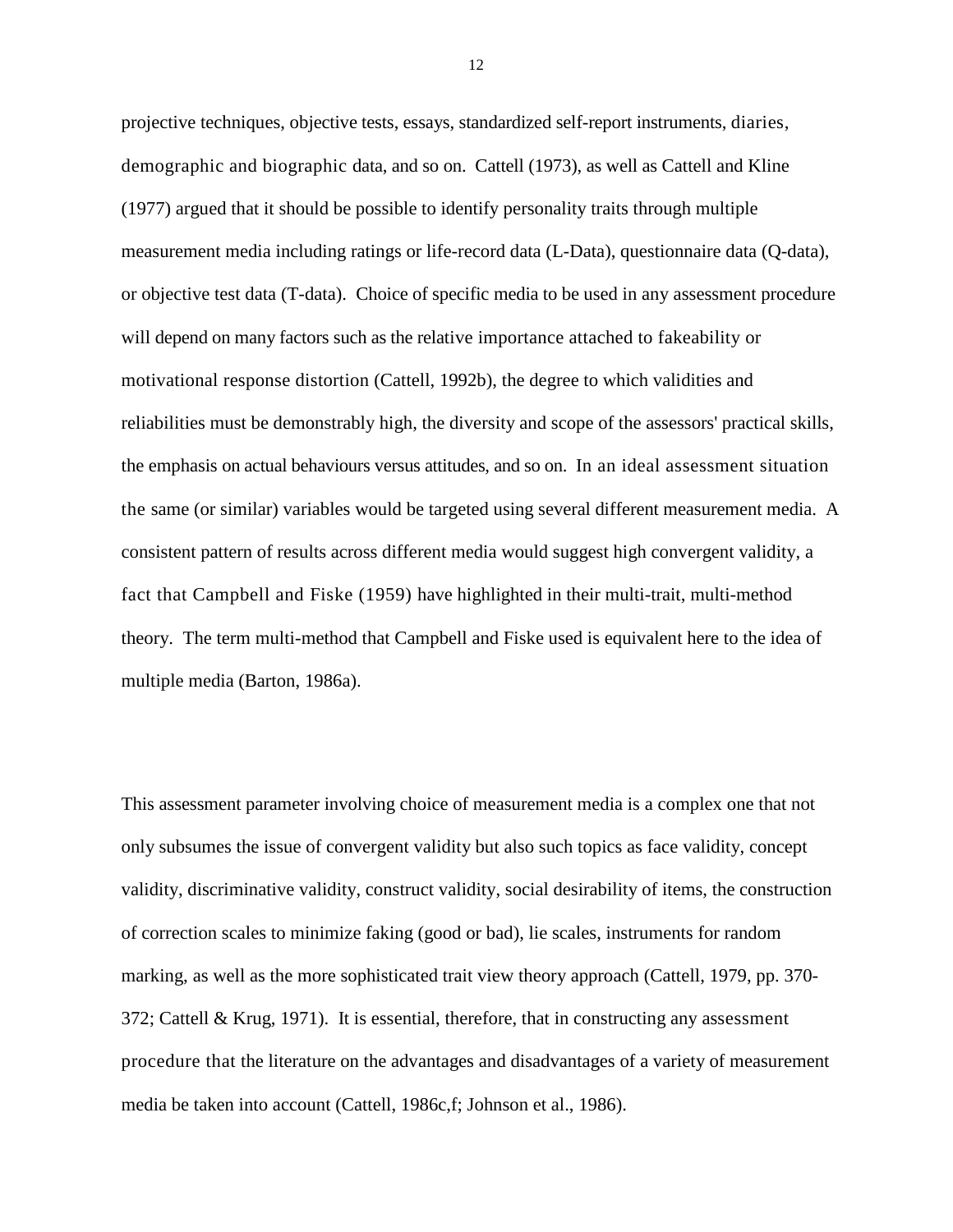Although the majority of Cattellian instruments involve Q-data media, much of the research that was undertaken within Cattell's laboratory at the University of Illinois also involved other kinds of measurement media. The *Objective Analytic Battery* or OAB (Cattell & Schuerger, 1978; Cattell et al., 1980; Schuerger, 1986) is the compilation of several objective tests and has been used extensively to confirm the basic personality structure in a different media from questionnaires--especially the 16PF second-stratum factors which align with first-stratum OAB trait dimensions (Boyle, 2006; Boyle & Robertson, 1989; Cattell & Birkett, 1980; Cattell & Nichols, 1972; Cattell & Schuerger, 1978; Krug & Johns, 1986). As compared with the Q-data media, it is almost impossible to fake one's responses to objective (T-data) test measures.

#### Parameter 6: Nomothetic (Group) - Idiographic (Individual)

Is our intention here to understand relationships within an individual (idiographic) or to be able to generalize to large groups of individuals (nomothetic)? This question helps to pinpoint more precisely exactly which measures will be used in any given assessment and has to do with the decision to utilize either group testing or individuals assessment. If the major objective of an assessment procedure is to generate or investigate nomothetic laws (relationships that hold over large groups of individuals), group instruments may be desired since they are efficient in terms of cost, time and amount of data generated. However, if idiographic knowledge (investigation of consistent relationships within a single individual) is the aim, then individual testing often will be required. The Cattellian Q-data personality instruments (16PF, CAQ, HSPQ, CPQ, ESPQ, PSPQ) have been designed to be administered either individually or in groups. The norms provided in the test manuals themselves encourage a nomothetic approach since one can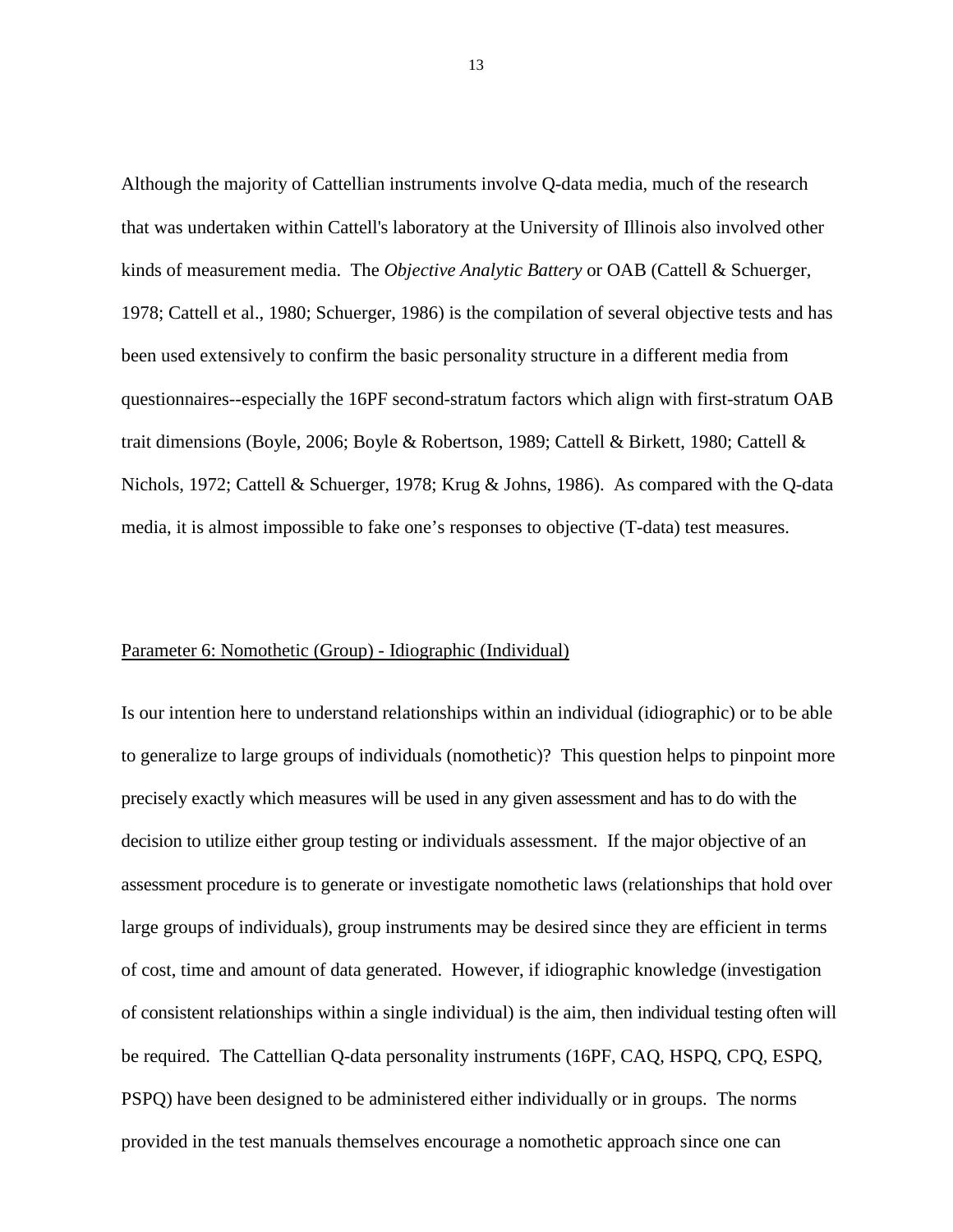compare each individual's score to the mean scores obtained on large, representative standardization samples (Cattell, 1986c). In addition, P-technique factor analyses have often been used to identify idiographic (idiosyncratic) factors that may be unique to the individual (Cattell, 1983; Cattell & Kline, 1977; Kline, 1986).

#### Parameter 7: Scaling (Nominal, Ordinal, Interval)

To what extent do our measures reflect qualitative (e.g., categorical or nominal) versus quantitative (e.g., interval) measurement of the dimensions in question? Several taxonomies of scaling have been suggested by psychometrists whose major goal is the quantification of psychological measures. For example, anxiety might be assessed dichotomously through "yes or no" responses to a simple question (nominal scaling since the individual may merely be classed say as "anxious" or "not anxious"). Alternatively, anxiety might be ranked as to its degree of intensity in say, three different situations (or it might be measured on a 5-point Likert-type ordinal scale, with item responses varying from, "very anxious" to "not very anxious" (interval). Depending on the type of scale used, the assessment will have different statistical options available (see Boyle & Langley, 1989). Data collected at the nominal level, for example, lends itself to non-parametric statistical methods but not to the more powerful parametric statistical methods. Data collected at an interval level of scaling can usually be converted to an ordinal or nominal level, making available a much wider choice of statistical techniques (see Boyle & Langley, 1989). Clearly though, scaling decisions should be made in a deliberate fashion *before* any data collection is accomplished (Barton, 1986c; Cattell, 1986c).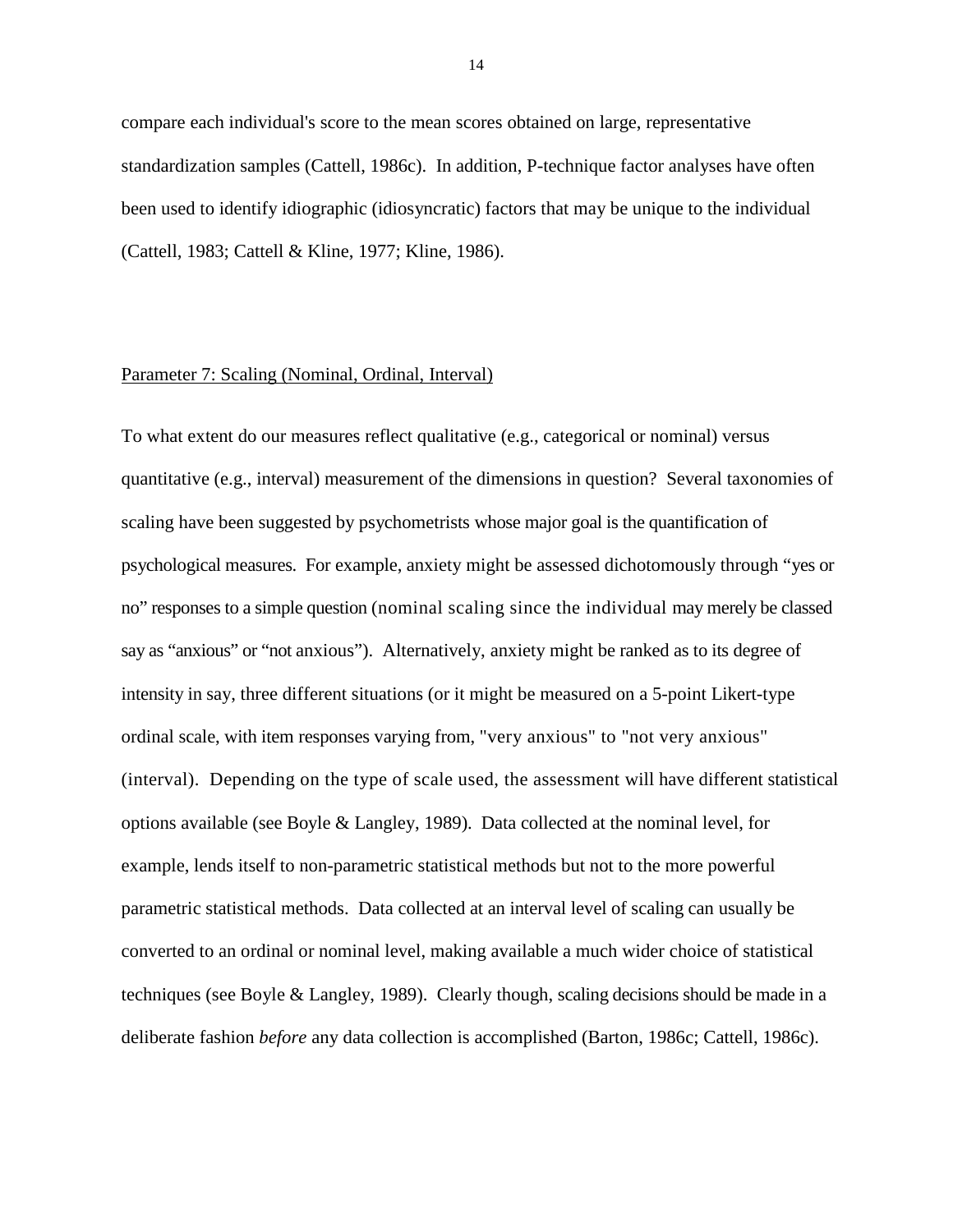Except for ability instruments such as the CFIT or CAB, the items on the Cattellian personality, Q-data questionnaires often measure at the categorical level and it is only when we sum across several items that we obtain a final scale score that is at the interval level. Thus, at the item level the question is often of the form "do you prefer (a) or (b)?" This is clearly at the nominal/categorical level since (a) is in no way greater or smaller than (b). If choice (a) is, for example, "going to a party" and (b) is "staying home with a book," and the choice is made for (a), this may count as a unit on an "extraversion" scale and be summed over a number of such choices. Eventually the respondent is assigned a place on an interval scale but all the individual questions required nominal choices! Parenthetically, with items on measures of abilities, the scaling situation is somewhat different. IQ test items typically have definite right and wrong answers (i.e., convergent reasoning rather than the divergent reasoning involved in tests of creativity). Nonetheless, because IQ scale units are not completely equivalent at different levels of intelligence, the IQ scale technically provides a quasi-interval level of measurement (Glass & Stanley, 1970, p. 13). This applies also to all the items measuring Factor B (intelligence) on the 16PF series of personality instruments (see Cattell & Brennan, 1985, for a discussion of methods of deriving equal interval unit scores).

#### Parameter 8: Multiple Variables (Multivariate Measurement)

Can we use or devise multiple measures of the same variables *within* any given medium? Campbell and Fiske (1959) emphasized the usefulness of multi-trait multi-method (media) matrix in psychological measurement (cf. Barton, 1986a). Here we extrapolate their model to include multiple variables. For example, if we are assessing "anxiety," often it would be preferable to do so employing several measurement media, including questionnaires, interviews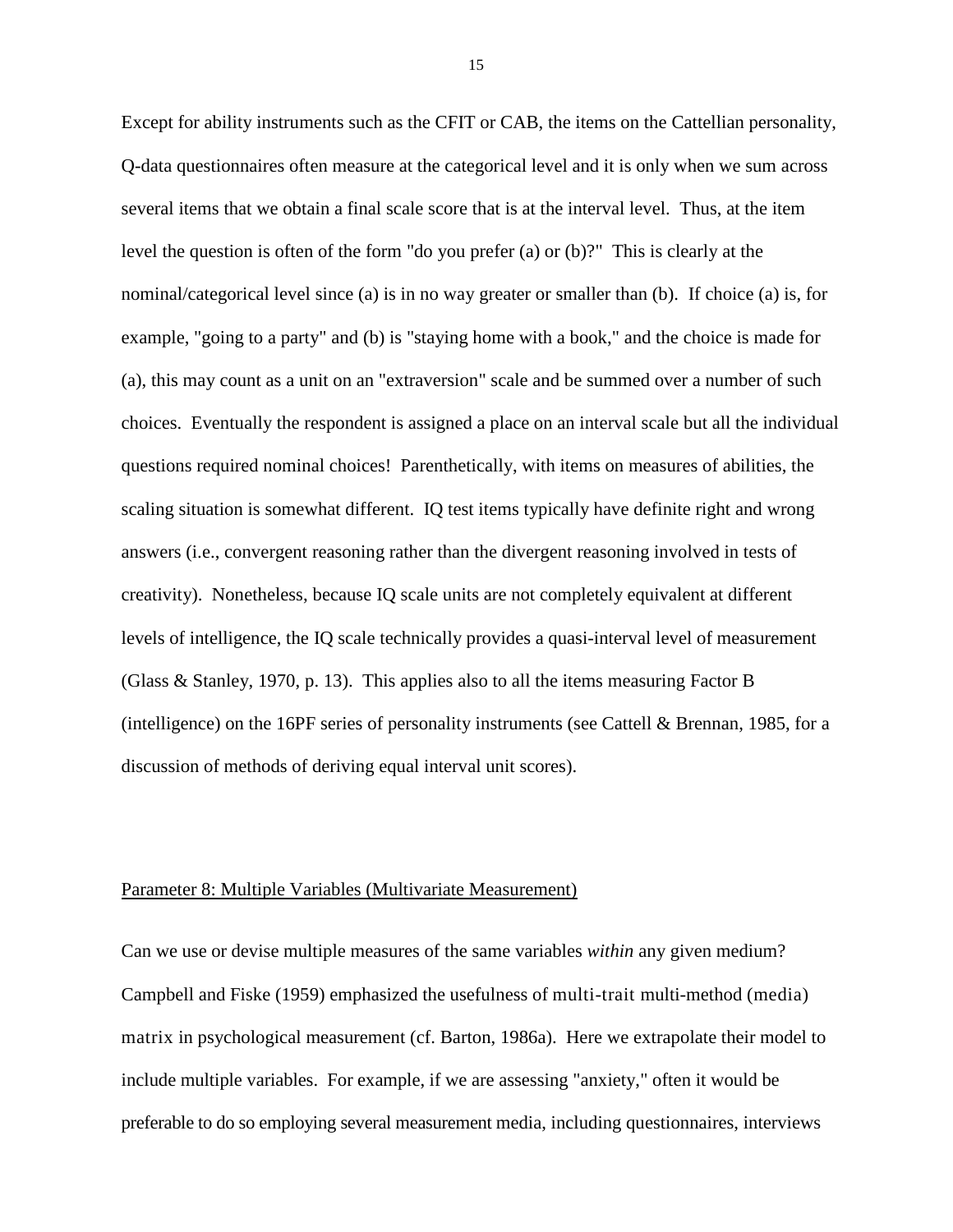and objective instruments, and also to undertake multidimensional assessment in the context of other traits such as depression, or stress (Cattell, 1986b). It would also help to have multiple measures of a psychological construct within any medium (e.g., 16PF second-stratum Anxiety/Neuroticism factor and the score on say Eysenck's Neuroticism dimension—Eysenck, 1988, 1994a,b; Eysenck & Eysenck, 1975). This arrangement would permit the estimation of convergent validity not only across media or methods but within measurement media as well. Use of multiple variables within the same measurement media will provide greater confidence in any inferential statements made about the data, since in effect, any relationships will have been multiply verified and not rest on single measures alone (Barton & Wood, 1993; Boyle, 1991a).

#### Parameter 9: Multiple Replications (Test-Retest Reliability)

Is the nature of personality measures selected such as to allow multiple retesting (repeatedmeasures design) at both short and long intervals? This parameter is important in the design of longitudinal assessments and in the demonstration of the consistency reliability properties of personality instruments. As discussed in Cattell (1973), often the same psychometric measures may be used for both short-term or immediate retesting (dependability) as well as longer-term retesting (stability). In other cases, especially when memory of items may influence subsequent responses, separate parallel forms of an instrument have to be constructed for retesting purposes (see Cattell1986f). Since the *process* of assessment ideally involves future retesting or assessments, then it is easy to see how selection of measures must incorporate criteria that ensure that retesting is possible in the absence of methodological problems (Barton, 1986b,c).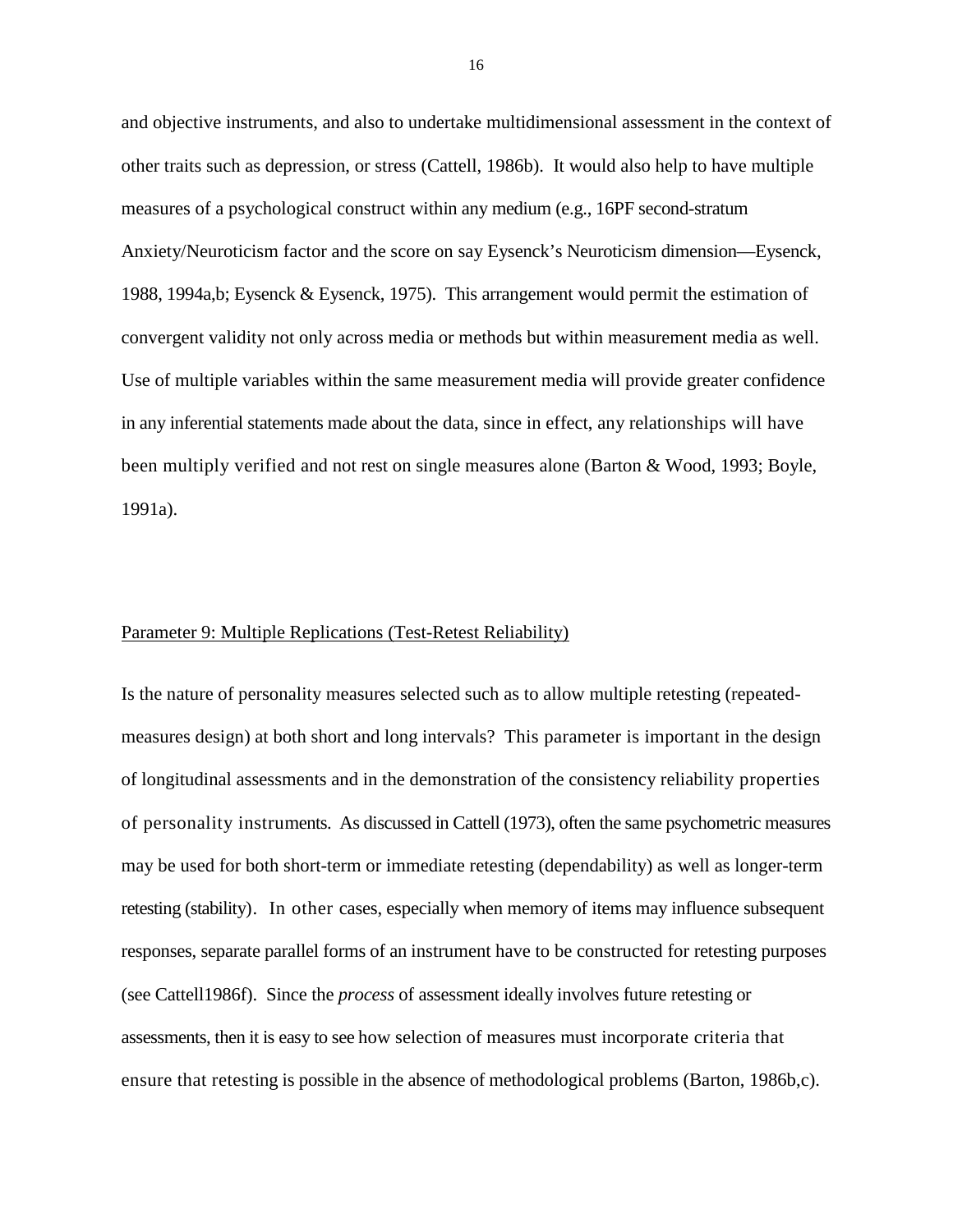#### Uses of the Nine Parameter Model

1. *As a classification system or taxonomy.* It is hoped that the model described above (Barton, 1985a) will be found useful as a means of both classifying existing personality instruments and assessment methods and also as a stimulant to the creation of new measures that as yet only exist in theory. For example, the model suggests the new concepts of state motivation and state cognition. Few, if any existing instruments exist that represent these ideas and the usefulness of such concepts can hardly be estimated until such measurement instruments are constructed and empirical studies undertaken (Barton, 1986a,c). In using the nine-parameter model to classify existing psychometric instruments, it is anticipated that the parameters suggested in the model will provide a context or perspective which will help to emphasize the strengths and weaknesses of specific instruments, and thus encourage modifications and further changes in the design of personality instruments (as well as other categories of psychometric instruments).

2. *As part of the definition of psychological assessment.* Earlier, psychological assessment was defined in terms that included decisions, data collection and procedures. This model is intended, in part, to further clarify how the data is to be collected, what data is to be collected and what attributes of the testee must be considered. The other components of the definition involving decision making criteria and procedures are discussed in Barton (1985a).

3. *As an aid in the critical analysis of instruments*. The series of parameters in the model may be used as a checklist of questions to be asked of any instrument to be scrutinized. For example, it may be useful to identify the three-dimensional "position" of a specific instrument, say Cattell's 16 PF, within the model and then use the parameter questions to determine its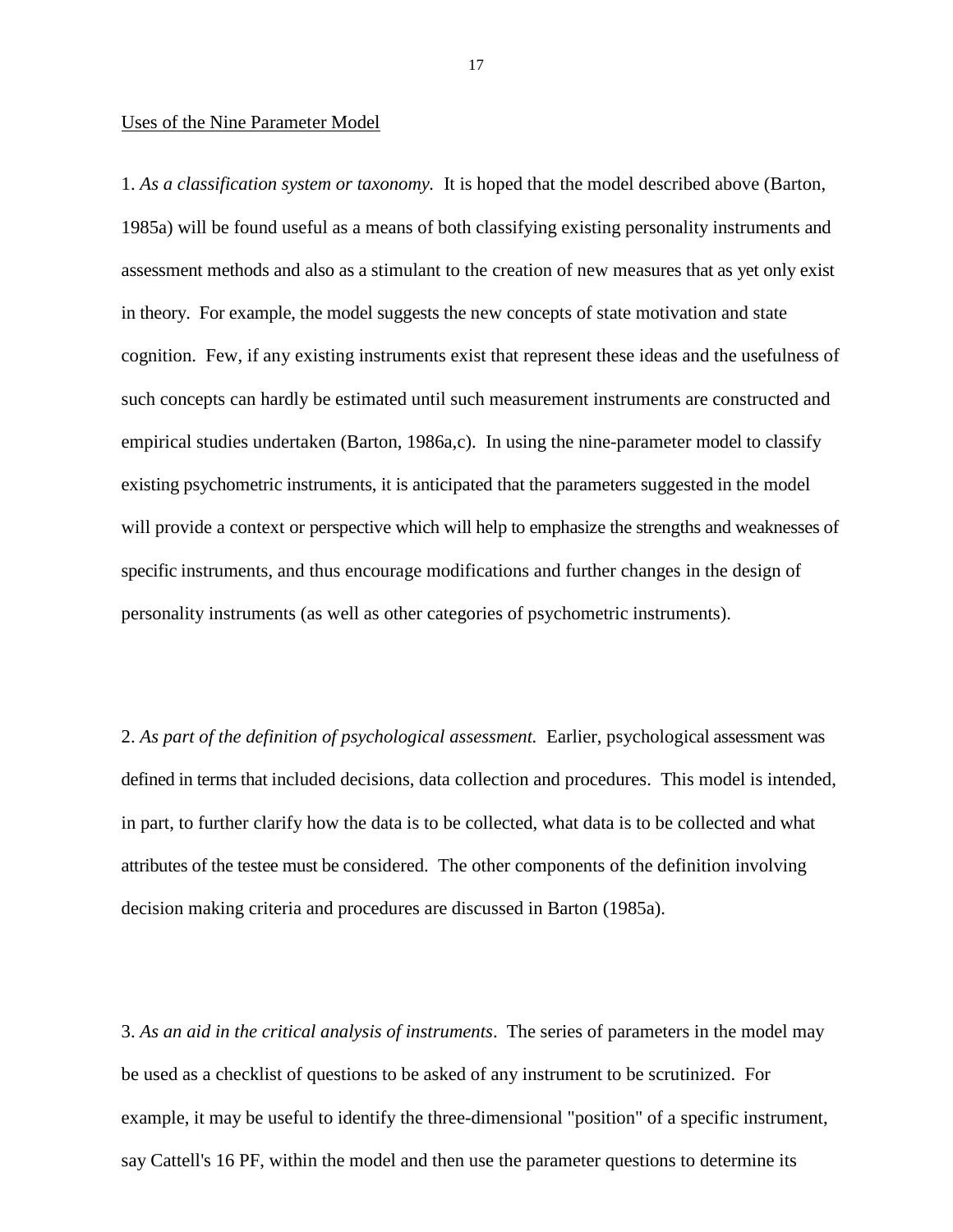strengths and weaknesses (Barton, 1986c). It is remarkable how much focused criticism, positive and negative, can be generated by using the model as a framework for critical analysis of a single instrument.

#### Other Aspects of Personality Assessment by Questionnaire

Omnibus instruments such as the Cattellian personality questionnaires, which within an hour or less, cover 12 to 16 personality dimensions, cannot have the validity and reliability levels of say an intelligence test that devotes to the measurement of one factor as much time as these do to a dozen or more factors. However, to meet the needs of the researcher or practitioner who requires high reliabilities, these instruments are constructed with several parallel forms. For example, the 16 PF (4<sup>th</sup>) ed.) has no fewer than six parallel forms, namely, A, B, C, D, E, and F. In stratum to ensure adequate reliability, Cattell has always recommended that at least two forms of the 16 PF (Forms  $A + B$  or Forms  $C + D$ ) should be administered.

The 16PF parallel forms are deliberately adapted to meet the needs of different populations. Forms A and B are equivalent and are suitable for individuals with a high-school level of education. Forms C and D place a somewhat reduced demand on vocabulary and are also shorter, so that each can be administered in about half an hour. Forms E and F are designed for individuals with low literacy levels. All forms include an intelligence test (Factor B) which provides a brief measure of fluid intelligence, achieving a reduction of the impact of crystallized intelligence, by taking complex relationships among very simple words.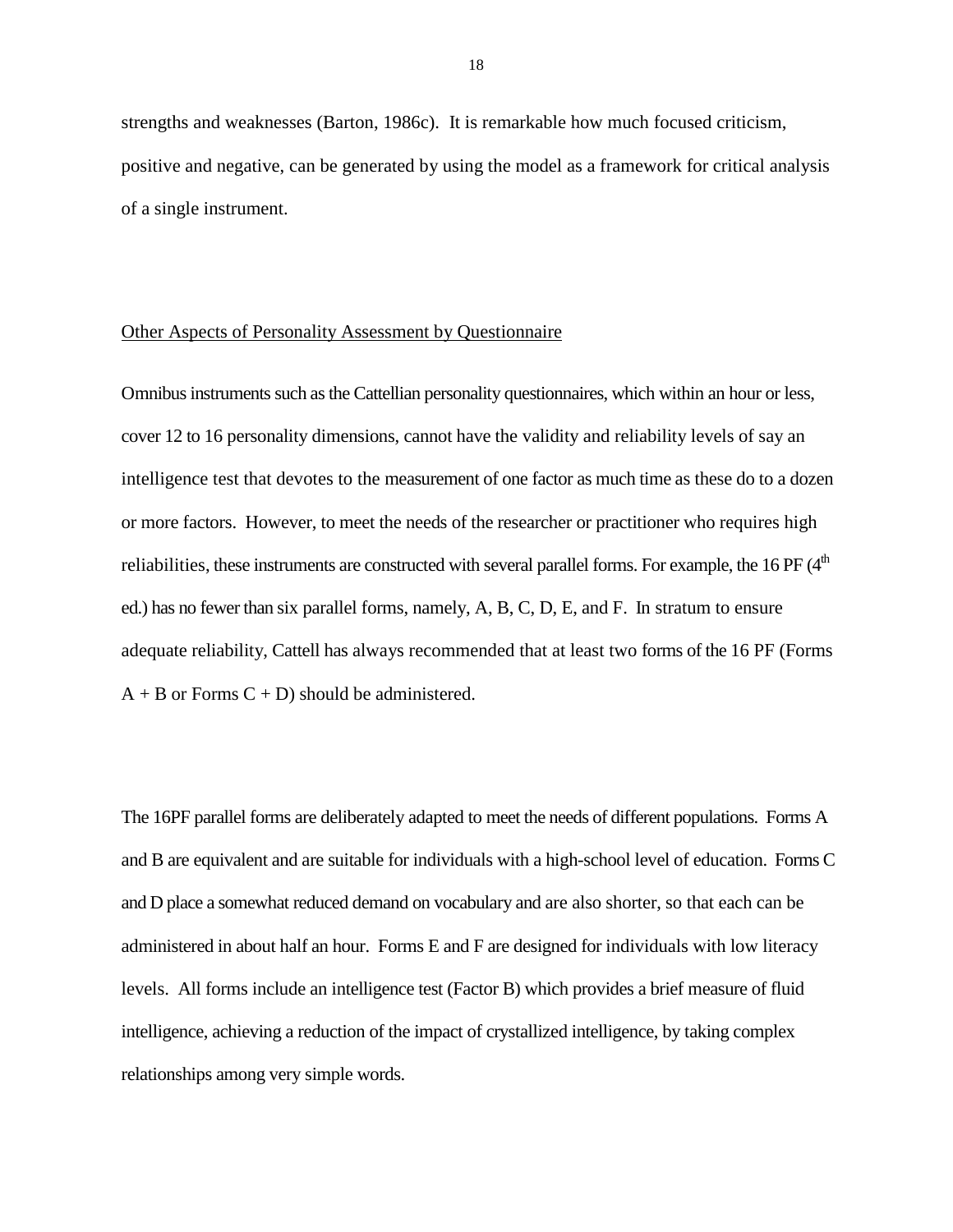The 16 PF Handbook gives weights for scoring the various second-stratum factors (cf. Boyle  $\&$ Robertson, 1989; Cattell & Nichols, 1972; Gorsuch & Cattell, 1967; Krug & Johns, 1986). The alignment with the OAB objective test factors is discussed in Cattell and Birkett (1980). The scoring service that IPAT provides automatically calculates the second-stratum scores from the primary scores derived from the answer sheet. Presumably, a principal reason for using secondstratum scores has been the desire of psychologists to score fewer dimensions and to have a simpler, more manageable picture than is given by all 16 primary factors. Psychometrically, the prediction of any kind of behaviour, clinical or normal, from say five second-stratum scores is decidedly poorer (accounting for significantly less variance) than prediction from the full set of primary scores (Mershon & Gorsuch, 1988). The most effective approach is to use primary and secondary scores together in what Cattell has called "depth psychometry" (Cattell, 1987). Since age curves and heritability estimates are now known for these personality factors, just as for intellectual abilities (Cattell et al., 1980), it is now possible to project predictions to some extent into the future.

The Cattellian instruments are widely applied today in clinical diagnosis, forensic psychology, school achievement, vocational counseling and in occupational selection (e.g., see Fisher & Boyle, 1997; Piotrowski & Zalewski, 1993; Watkins et al., 1995). However, due to problems with item transparency and resultant motivational/response distortion (Boyle, 1985), it is more desirable to use objective personality tests rather than subjective questionnaires (Boyle et al., 1995; Boyle  $\&$ Saklofske, 2004). The arguments for objective test instruments are that they are not readily fakeable, whereas questionnaires can be faked all too easily. However, while we argue for greater use of objective instruments, we also recognize that there have been significant developments in the construction of motivational distortion scales and in trait view theory corrections, which help to minimize the effects of response distortion in questionnaires (see Cattell, 1986a; Cattell & Krug,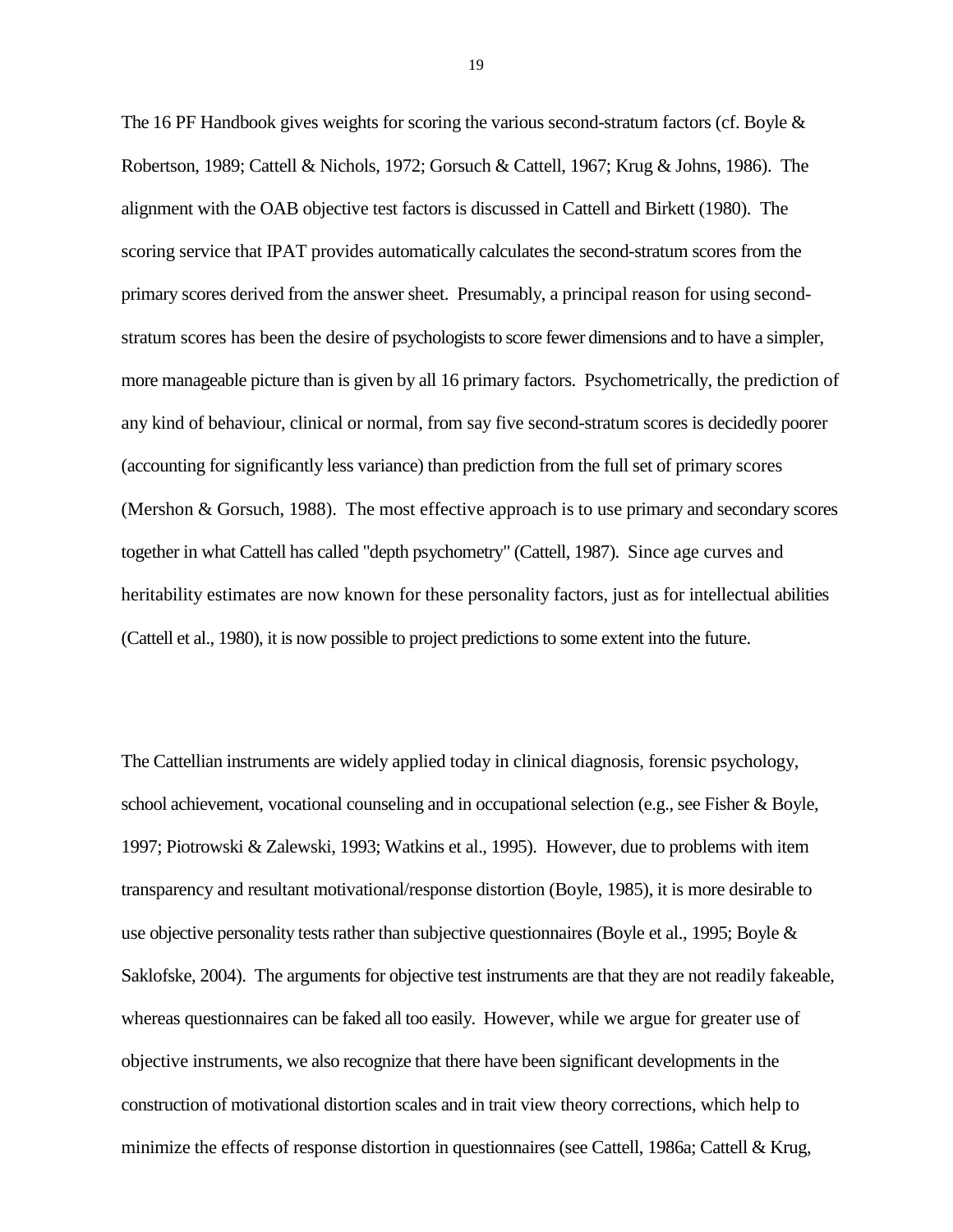#### Appropriateness of Assessing Personality via Questionnaires

#### (1) Wording of Items

It is often falsely assumed that in stratum to get a valid picture of a person's personality via a questionnaire, the person being measured must "know" his or her own personality to start with. If the items on the questionnaire refer only to specific and well-defined behaviours (e.g., "how many books have you read during the last year?" then the respondent need make no inferences at all about the responses. The wording of items is thus very important and calls for the elimination of vague and ambiguous terms. Items presented in operational terms are to be preferred for personality assessment. As soon as one allows judgments of doubtful validity, (such as a question like—"Do others consider you very outgoing?"), then the criticism of subjectivity is to a large extent a valid one.

#### Composition of Item Pool

At least in the area of normal personality assessment, the current consensus among test designers seems to be to include only items of a general, non-controversial nature, avoiding, for example, controversial items pertaining to religion, sex, and politics, and also minimizing their "social desirability" and susceptibility to other response sets. This recent tendency towards the production of neutral ("unisex") personality inventories (by removing items that differ across sex) makes it well nigh impossible to obtain complete and accurate personality profiles. There are important sex differences in psychological functioning resulting from differences in genes (XX vs. XY chromosomes), brain anatomy (e.g., greater development of the corpus callosum in females leading to more integrated functioning of left and right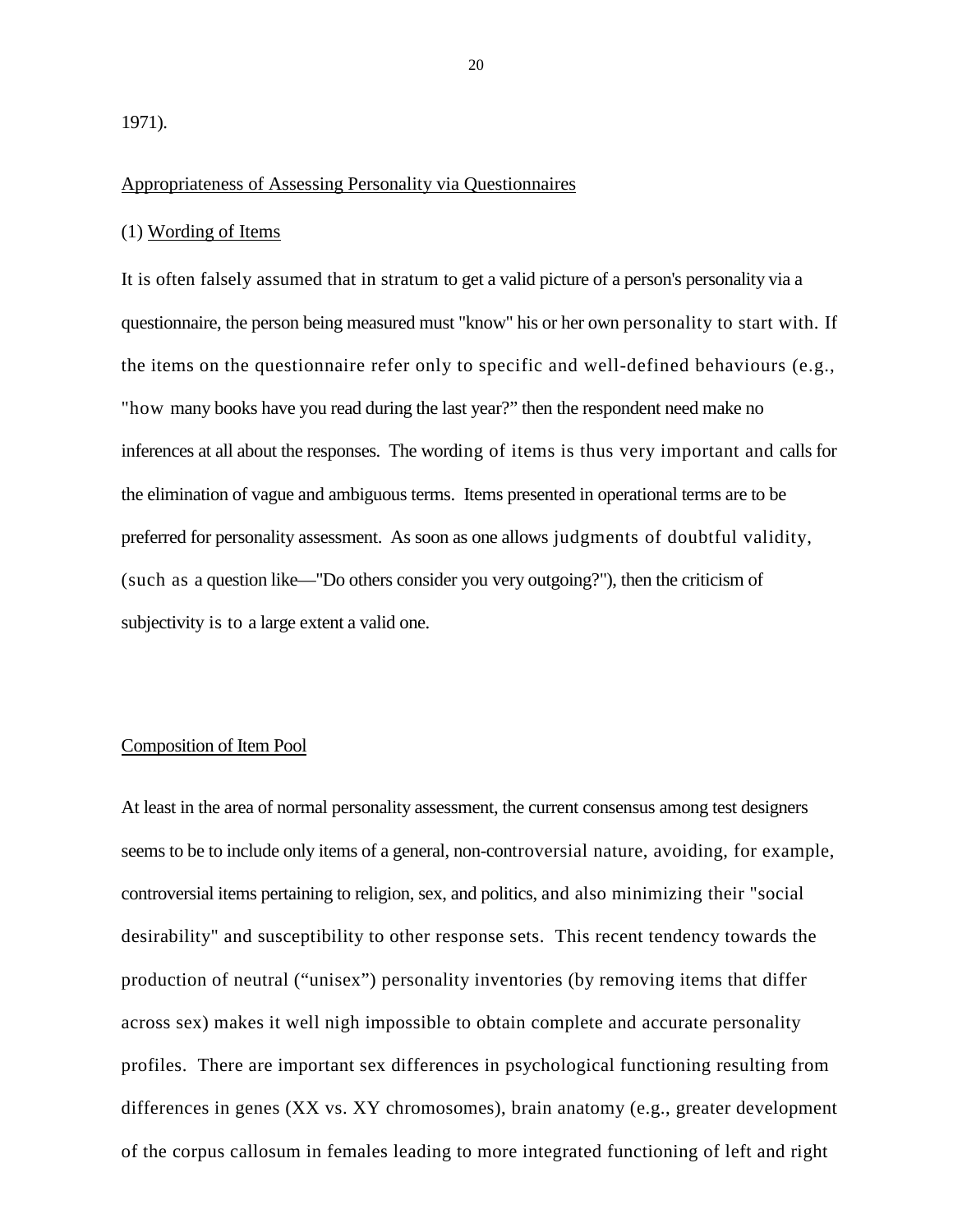cerebral hemispheres in contrast to greater specialization of abilities in males), sex hormone levels (testosterone vs. oestrogen), as well as marked differences in acculturation and social conditioning. Clearly, for comprehensive assessment of individual differences personality, it is important to measure what Cattell has defined as the total "personality sphere" (Boyle & Saklofske, 2004).

#### Potential Consequences of Test-taking

If the consequences of taking a personality questionnaire are potentially neutral, then the appropriateness of the Q-data method of assessment is probably much higher than when such consequences are significant. Thus, when the consequences could be negative (e.g., admission to a mental institution, or incarceration in prison), or positive (e.g., selection for a job; approval from the therapist; or release from prison or mental institution) then there may be a strong motive (conscious or unconscious) on the part of the respondent to distort his/her responses. In stratum to identify and control for these distortions, many instruments incorporate lie scales (e.g., the *Eysenck Personality Questionnaire*—see Eysenck & Eysenck, 1975), social desirability estimates, faking good and faking bad scales (e.g., 16PF), scales for detecting random responses and scales that identify response sets, and on a deeper theoretical basis, correction by *trait view theory* (Cattell, 1986a; Cattell & Krug, 1971). Trait view corrections show that there is not a *single* "social desirability," but rather, *several* distinct "desirability response tendencies," which impact differentially depending on the particular testing situation.

Other considerations that may influence the degree to which a personality questionnaire is an appropriate instrument in any given situation include (a) the *length* of the instrument (i.e., number of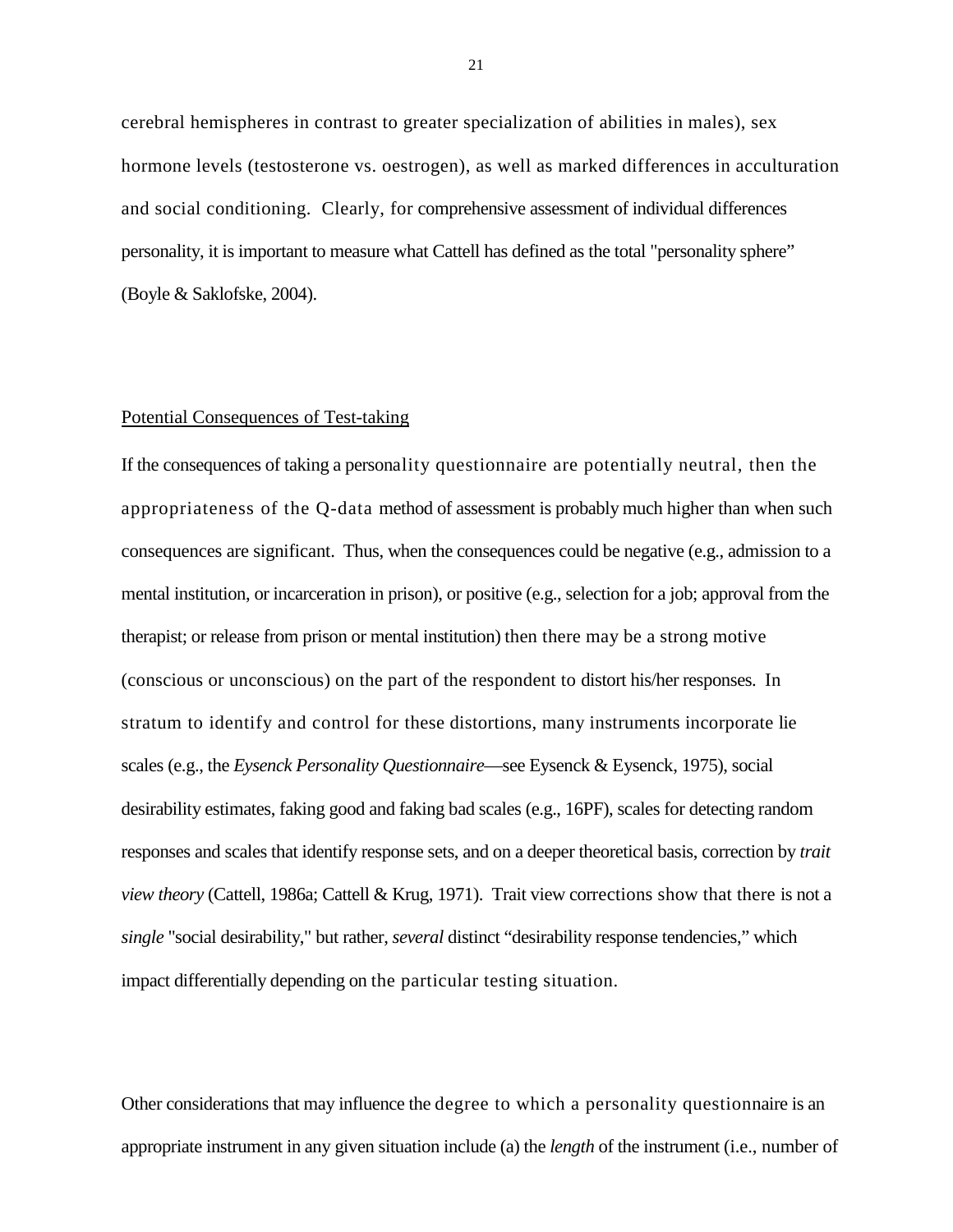items); (b) the face validity of items (often some items are so annoying, e.g., "This morning my heart was beating" that the whole questionnaire suffers a loss of credibility and subsequent loss in validity); (c) the format of responses (i.e., forced choice yes/no items; or a Likert-type *scale* of possible responses ranging from, say, "strongly agree" to "strongly disagree").

#### Standards for Use of Questionnaires in Personality Assessment

#### Factor Analytic Methodology

Exploratory factor analytic (EFA) methodology has progressed considerably since the publication of Cattell's (1978) treatise (for a detailed discussion of EFA methodological requirements, see Boyle, 1993; Boyle et al., 1995; Boyle & Saklofske, 2004; Child, 1990; Gorsuch, 1983). Over the past three decades, not only has EFA methodology advanced considerably (e.g., inclusion of (1) Cattell's Scree Test; and (2) Promax oblique rotation options within the SPSS statistical package), but also confirmatory factor analysis (CFA), and the more sophisticated structural equation modeling (SEM) that combines factor analysis, multiple regression analysis, and path analysis (implemented via LISREL and EQS statistical packages) have become commonplace. Perhaps the most fundamental drawback in implementing EFA procedures, however, has been (and often remains) undue reliance on inadequate sample sizes, with many EFA studies reported in the social sciences literature being based on 100 or even fewer observations. More than 30 years ago, Cattell (1973, p. 284) had recommended that at least 250 participants are needed to enable accurate factor solutions to be derived. Since then, this prescription itself has been shown to be insufficient. Thus, according to Cuttance (1987, p. 243),

"MacCallum (1985) investigated the process of the exploratory fitting of models in simulated data...for which the true model was known. He found that only about half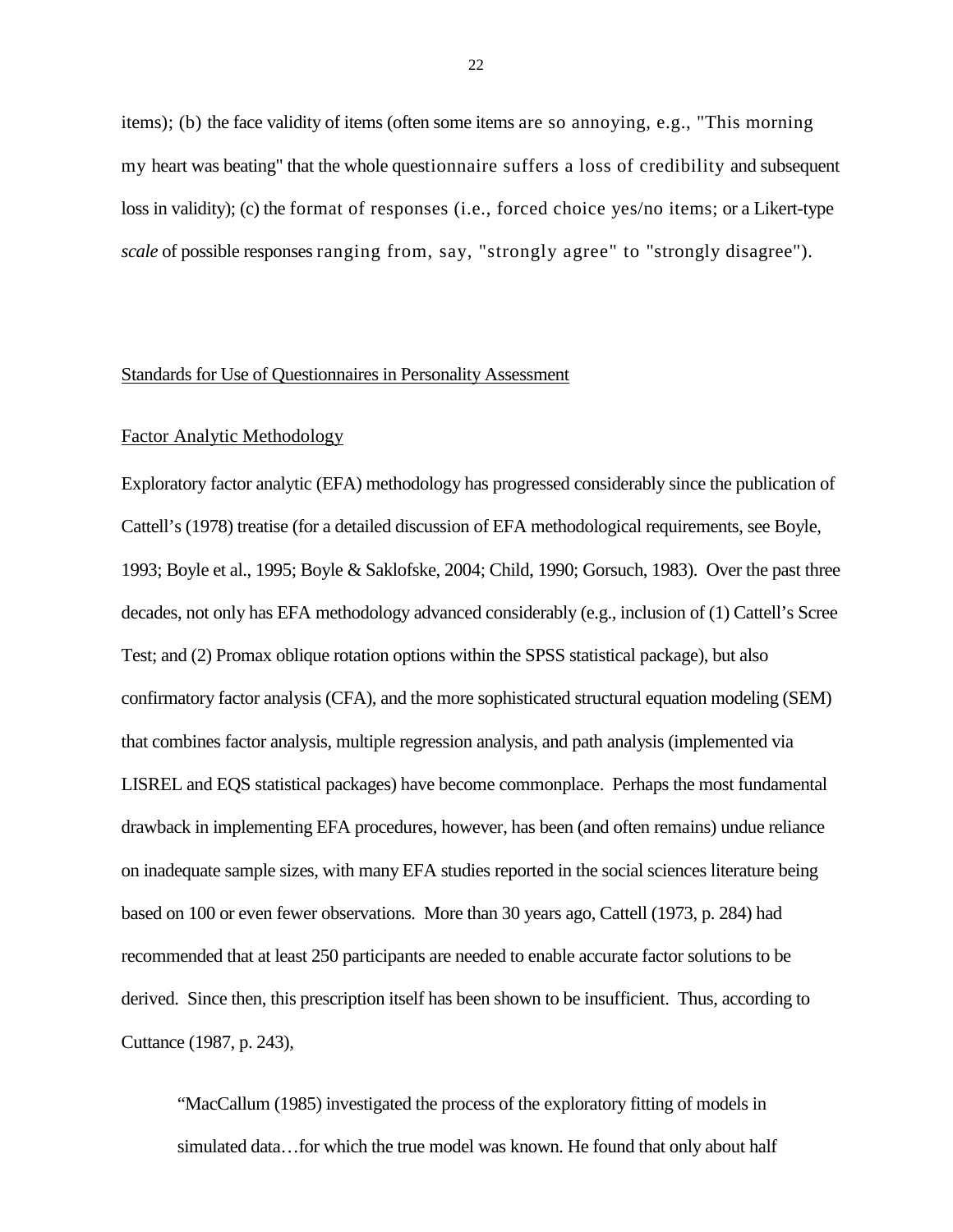of the exploratory searches located the true model.…He obtained this limited rate of success…in samples of 300 observations…and his success rate in smaller samples (N=100) was zero….An exploratory analysis of data thus entails the risk of inducing an interpretation founded on the idiosyncracies of individual samples."

Evidently, much caution must be exercised when undertaking EFA analyses, which tend to promote theory conflation, as opposed to the more scientifically defensible hypotheticodeductive CFA and SEM approaches which enable testing of competing hypotheses and theories.

#### Standards for Reliability and Validity

When a proper distinction is drawn between dependability, stability, and homogeneity forms of consistency, we nevertheless find some controversy regarding the desirability of the latter. The "older" tradition advocates the highest possible degree of correlation among all items within any one scale as indexed via the Cronbach alpha coefficient on the assumption that this leads to "internal consistency." In contrast, the "newer" functional testing position (Cattell & Johnson, 1986) argues that optimum (rather than maximum) homogeneity is desirable if breadth of measurement of a construct (factor) is to be obtained (see Boyle, 1991a; Cattell, 1982b, Kline,1986, for a detailed discussion). Indeed, high item homogeneity could be achieved merely by rewording the same items in many different ways leading to significant "item redundancy." This point is not a minor issue, since reviewers of psychometric instruments often erroneously point to low homogeneity coefficients as evidence of low overall reliability. A concise summary of consistency coefficients was provided by Cattell (1973, p. 354), along with a detailed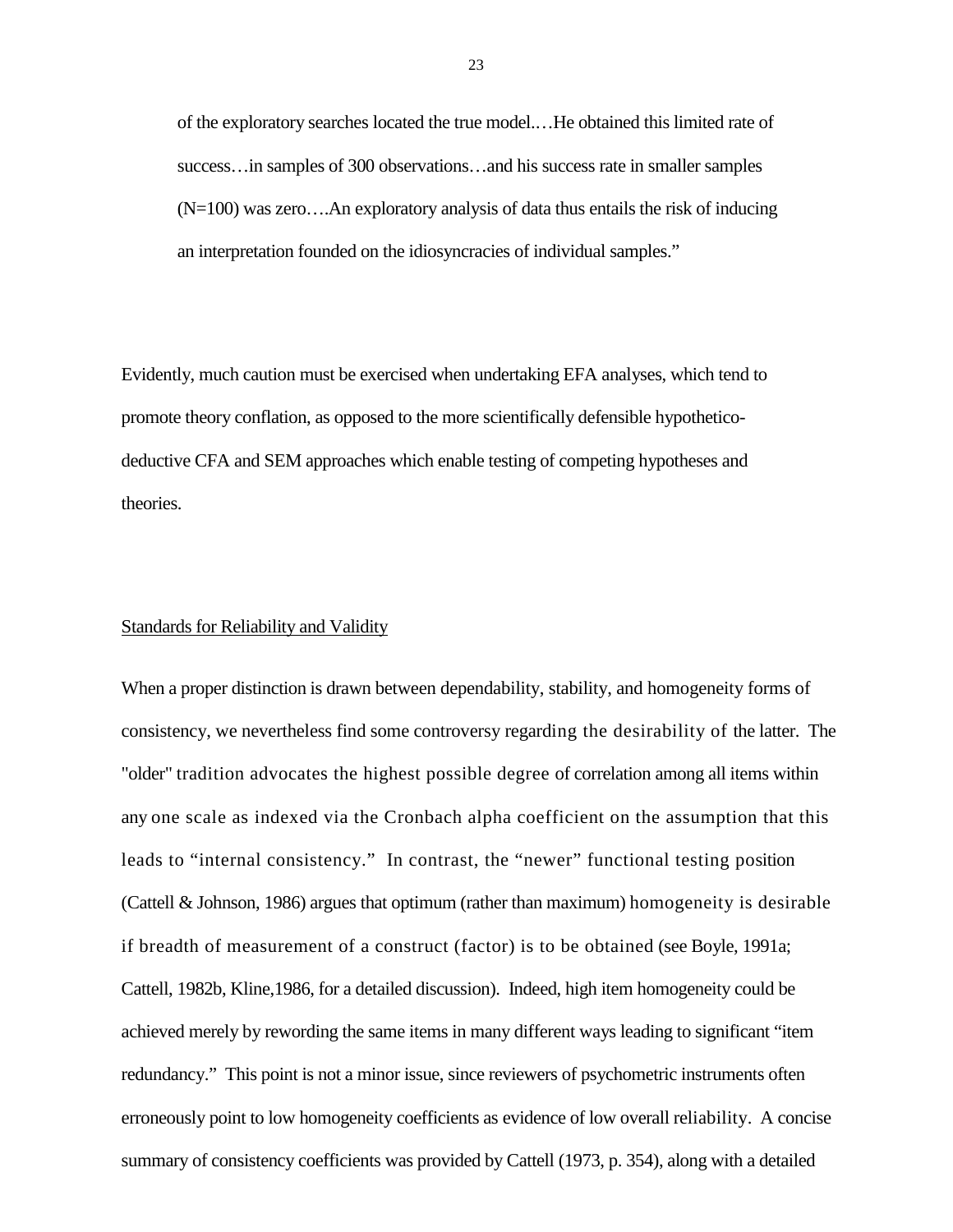discussion of validity issues (pp. 349-379). These principles are just as important in contemporary psychometric test construction, as they were when formulated by Cattell more than 30 years ago.

#### Summary and Conclusions

The utility of the 16 PF itself is enhanced by virtue of the fact that it is a *family* of instruments: the 16 PF for adults, the HSPQ for teenagers, the CPQ for children aged 8 to 12 years, the ESPQ for ages 6 to 8 years, and the PSPQ for children below 6 years of age (Butcher & Rouse, 1996; Hofer & Eber, 2002). The objective has been to deal (through the whole age range) with the same factor-analytically derived personality structures (Cattell & Krug, 1986). In most cases, these personality factors have been shown to persist across the family of related instruments, though with some changing expressions and changes of variance. The 16PF family of personality questionnaires has its value in terms of (1) developmental research into personality origins (Barton, 1986c); (2) conceptual insights into the source traits (Boyle, 1990; Cattell & Krug, 1986), ; (3) prediction of criteria over different timespans; and (4) utility of second-stratum Q-data factors (Boyle, 2006; Cattell & Nichols, 1972; Krug & Johns, 1986).

Obtaining both primary and secondary trait scores is the basis of *depth psychometry* (Cattell, 1987), and the simultaneous measurement of both normal and abnormal personality trait dimensions is indispensable in clinical psychological practice, as well as other applications such as occupational selection. As stated above, the CAQ is particularly valuable in clinical practice as it combines a measure of the 16 normal personality trait factors, followed by measures of 12 abnormal personality (psychopathological) trait dimensions. The CAQ has also been used extensively in organizational psychology settings involving selection of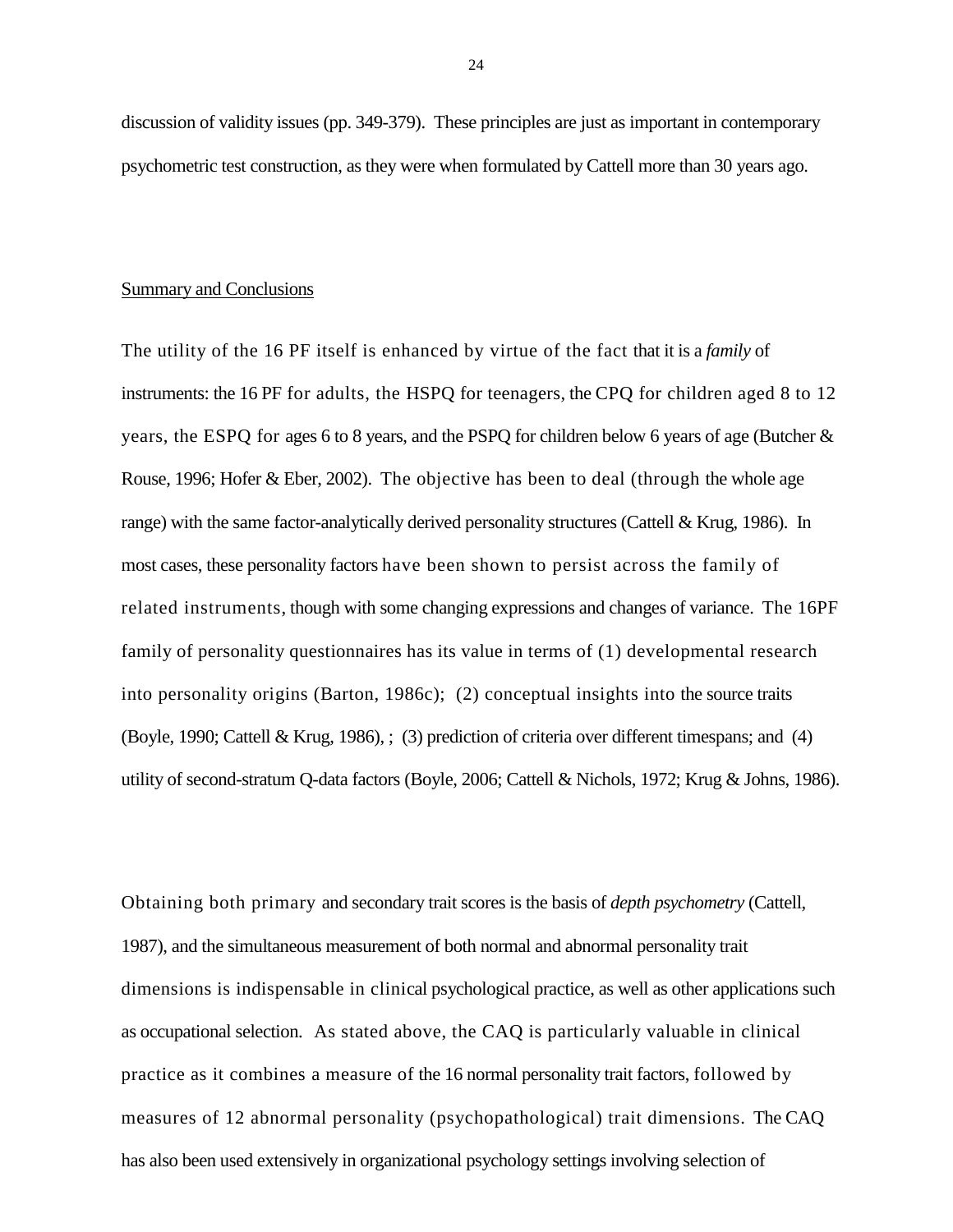personnel. For example, the Australian Army Psychology Corps has a long history of administering the 16PF and CAQ instruments as part of its routine psychological assessment procedures.

Questionnaires can only be properly appraised within the perspective of the three media of measurement (L-data, Q-data, and T-data). Subjective measures are subject to perceptual distortion (L-data and Q-data), whereas objective measures involve actual tests (T-data). The empirical evidence suggests that L-data and Q-data factors deal with the same personality source traits, whereas second-stratum personality factors in Q-data align with first-stratum T-data factors as measured via the *Objective Analytic Battery* (OAB—Cattell & Birkett, 1980; Cattell & Schuerger, 1978; Schuerger, 1986). In light of the serious validity problems associated with item transparency and motivational/response distortion of L-data and Q-data instruments (Boyle, 1985), and despite the current popularity of personality questionnaires (as perusal of the *Buros Mental Measurements Yearbooks* indicates), it is to be hoped that in the future, use of objective personality (T-data) instruments will become the "gold standard." The plethora of "personality tests" has literally exploded in recent years. Virtually all of these are simple rating scales (subjective ratings of others or subjective self ratings). Aside from response sets, and superficial reporting, a major problem with rating scales of personality/motivation is that they depend upon transparent, face valid items. Item transparency is associated with problematic response or motivational distortion so that most current personality assessment is based on flawed methodology. Correction scales can go only so far, and in some cases (e.g., K-scale in MMPI) application of the correction may just as often produce less accurate results.

In summary, what is needed are truly *objective interactive personality tests* (implemented via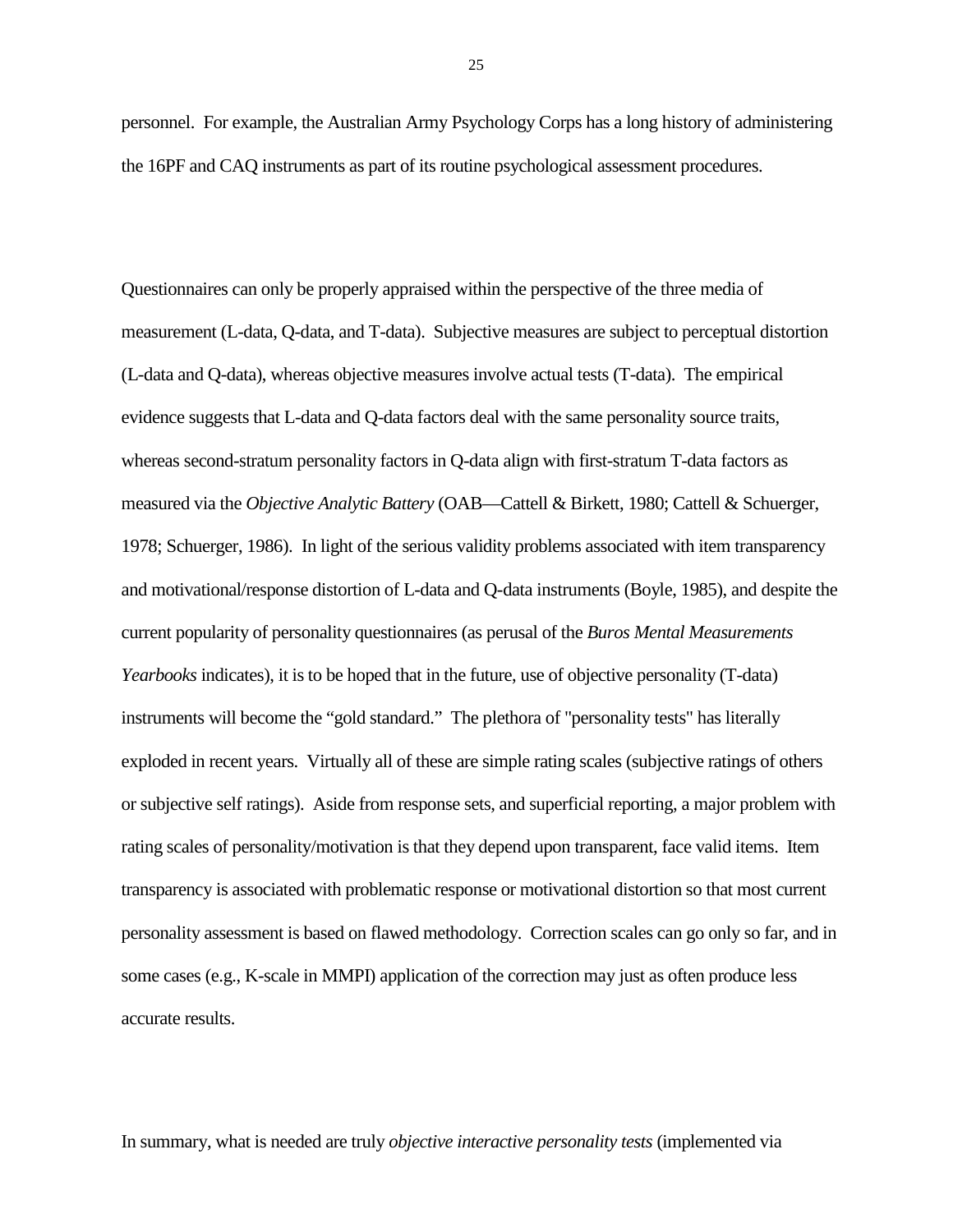computer with stimulus items individualized for each respondent). While Cattell and Warburton produced a compendium of over 2000 objective personality tests as long ago as 1967, aside from the innovative *Objective-Analytic Test Battery* which includes such T-data tests (see Cattell & Schuerger, 1978; Schuerger, 1986), little effort has been devoted subsequently to the construction of truly objective personality tests. Regrettably, virtually all new personality instruments constructed have been based on subjective L-data or Q-data measurement approaches. Merely eliciting subjective responses to questions in rating scales and questionnaires, rather than observing actual behaviours in actual (T-data) test situations, remains a major ongoing difficulty for the scientific advancement of personality assessment (cf. Cattell, 1979, p. 123). Clearly, the field of personality assessment needs to be transformed out of its present subjective measurement quandary and lifted onto an altogether more technologically sophisticated level of objective-interactive testing as advocated by Boyle (2006) in his Doctor of Science thesis.

## References

- Barton, K. (1985a). A nine parameter model for psychological assessment. Journal of Personality Assessment, 49, 399-405.
- Barton, K. (1985b). The central trait-state scales. A kit of 20 subtests measuring five central personality dimensions as traits and states, with equivalent forms. Champaign, IL: Institute for Personality and Ability Testing.
- Barton, K. (1986a). Assessment viewed from an experimental perspective: A marriage of practitioner and researcher. Journal of Social Behavior and Personality, 1, 61-75.
- Barton, K. (1986b). Measuring emotional states and temporary role adoptions. In R. B. Cattell & R. C. Johnson (Eds.), Functional psychological testing: Principles and instruments (pp. 334-347).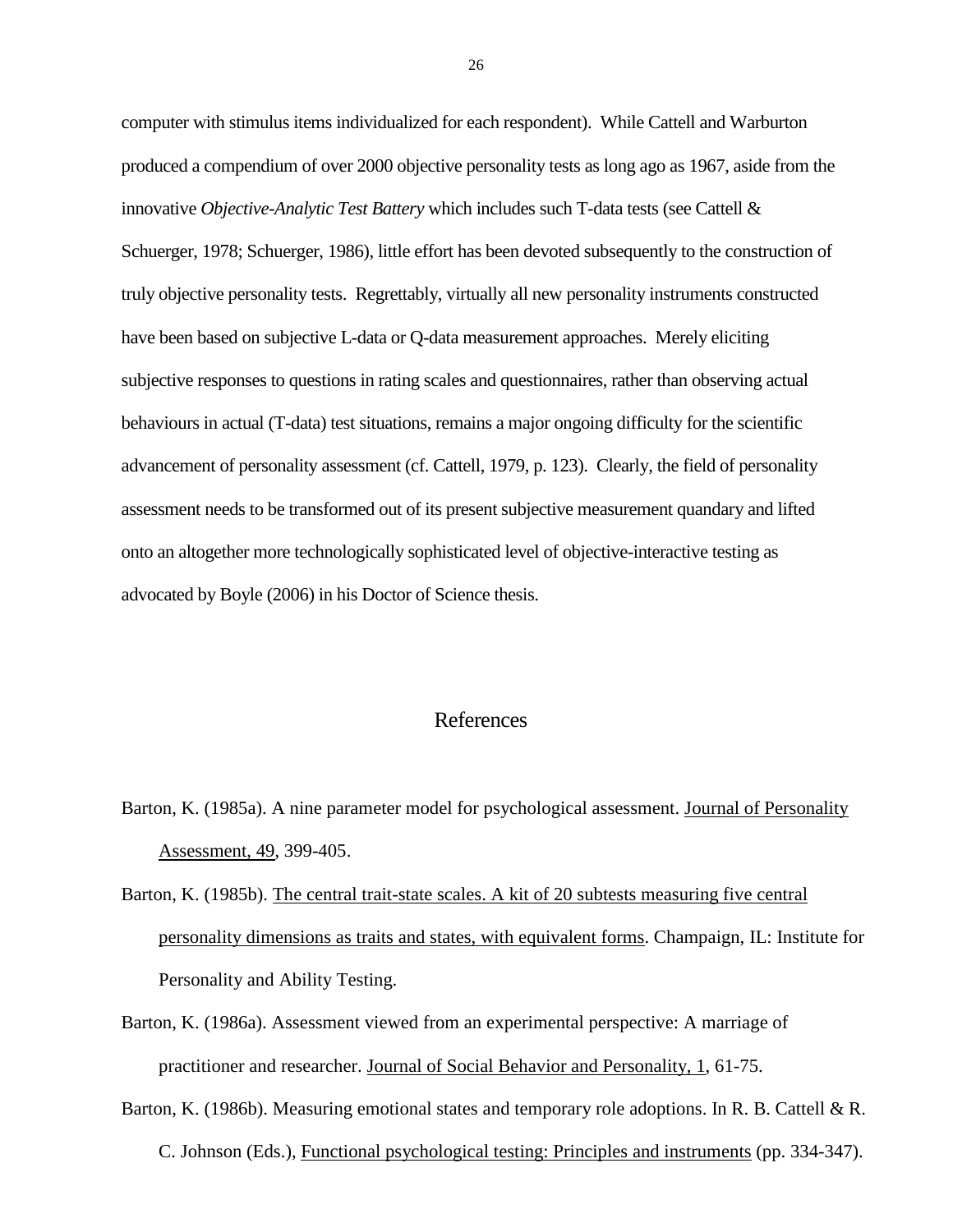New York: Brunner/Mazel.

- Barton, K. (1986c). Personality assessment by questionnaire. In R. B. Cattell & R. C. Johnson (Eds.), Functional psychological testing: Principles and instruments (pp. 237-259). New York: Brunner/Mazel.
- Barton, K., & Cattell, R. B. (1975). An investigation of the common factor space of some wellknown questionnaire scales: The Eysenck EPI, the Comrey Scales and the IPAT Central Trait-State Kit (CST). Journal of Multivariate Experimental Personality and Clinical Psychology, 1, 268-277.
- Barton, K., & Cattell, R. B. (1981). The Central Trait-State Kit (CTS): Experimental version. Champaign, IL: Institute for Personality and Ability Testing.
- Barton, K., Dielman T. E., & Cattell, R. B. (1986). Prediction of objective child motivation test scores from parents' reports of child-rearing practices. Psychological Reports, 59, 343-352
- Barton, K., & Dreger, R. M. (1986). Prediction of marital roles from normal and pathological dimensions of personality: 16PF and MMPI. Psychological Reports, 59, 459-468.
- [Barton, K., & Flocchini, S. \(1985\). P-Technique factor analysis and the construct](http://hcd.ucdavis.edu/classes/hde121/ARTICLE51.htm) validity of emotional state scales. Multivariate Experimental Clinical Research, 7, [61-67.](http://hcd.ucdavis.edu/classes/hde121/ARTICLE51.htm)
- Barton, K., & Wood, S. (1993). Psychological assessment from clinical research perspectives: Some empirical evidence for stereotypes. Journal of Social Behavior and Personality. 8, 27-42.
- Birkett-Cattell, H. (1989). The 16PF: Personality in depth. Champaign, IL: Institute for Personality and Ability Testing.
- Boyle, G. J. (1983). Critical review of state-trait curiosity test development. Motivation and Emotion, 7, 377-397.
- Boyle, G. J. (1985). Self-report measures of depression: Some psychometric considerations. British Journal of Clinical Psychology, 24, 45-59.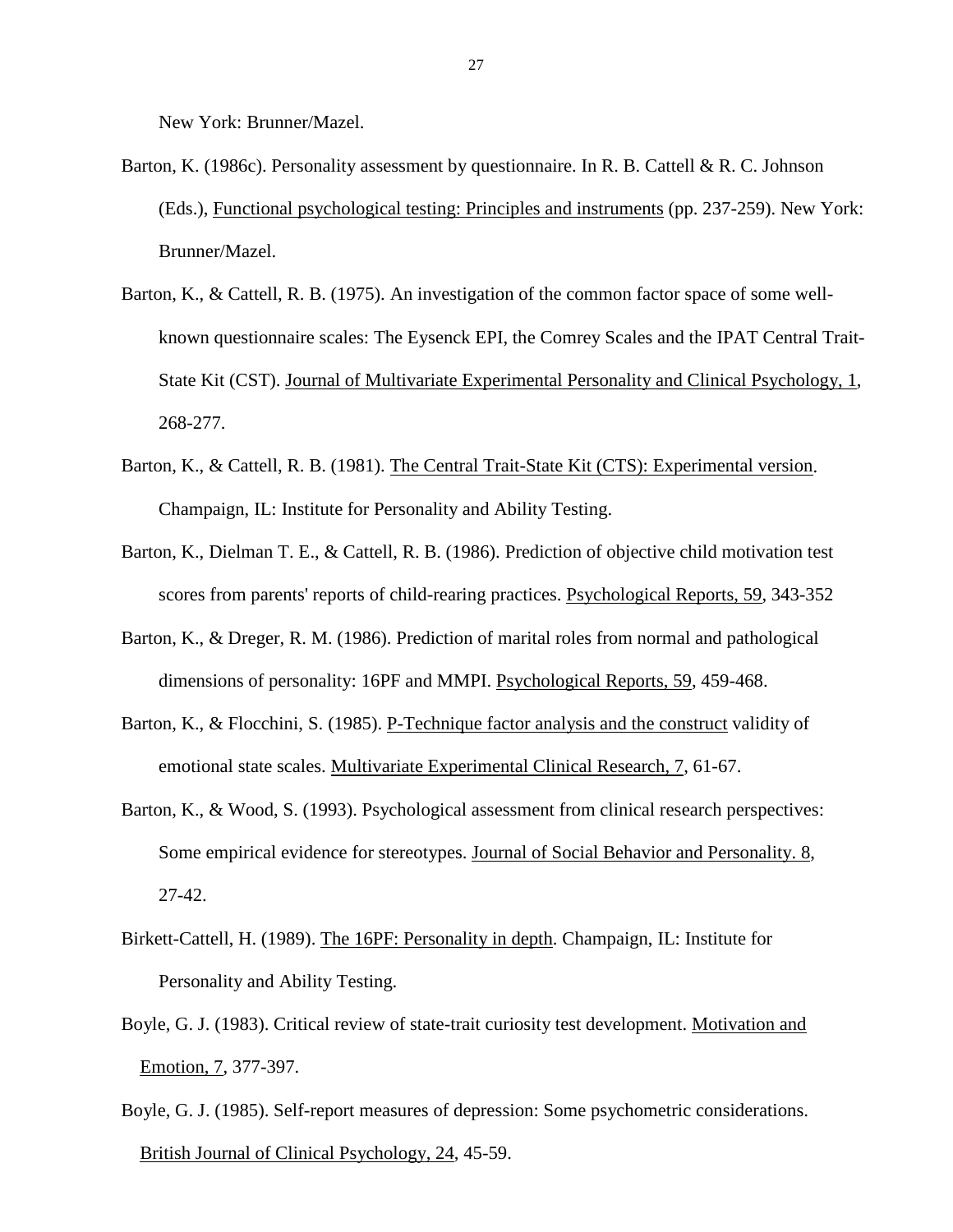Boyle, G. J. (1986). Intermodality superfactors in the Sixteen Personality Factor Questionnaire, Eight State Battery and Objective Motivation Analysis Test. Personality and Individual Differences, 7, 583-586.

- Boyle, G. J. (1987a). Evidence of typological mood states from change-score (dR)-factoring of the Clinical Analysis Questionnaire. Psychologische Beiträge, 29, 290-299.
- Boyle, G. J. (1987b). Psychopathological depression superfactors in the Clinical Analysis Questionnaire. Personality and Individual Differences, 8, 609-614.
- Boyle, G. J. (1988). Elucidation of motivation structure by dynamic calculus. In J. R. Nesselroade & R. B. Cattell (Eds.), Handbook of multivariate experimental psychology  $(2<sup>nd</sup>$  ed.) (pp. 737-787). New York: Plenum.
- Boyle, G. J. (1989a). Breadth-depth or state-trait curiosity? A factor analysis of state-trait curiosity and state anxiety scales. Personality and Individual Differences, 10, 175-183.
- Boyle, G. J. (1989b). Central dynamic traits measured in the School Motivation Analysis Test. Multivariate Experimental Clinical Research, 9, 11-26.
- Boyle, G. J. (1989c). Children's Motivation Analysis Test (CMAT): Normative data. Psychological Reports, 65, 920-922.
- Boyle, G. J. (1989d). Factor structure of the Differential Emotions Scale and the Eight State Questionnaire revisited. Irish Journal of Psychology, 10, 56-66.
- Boyle, G. J. (1989e). Re-examination of the major personality-type factors in the Cattell, Comrey and Eysenck scales: Were the factor solutions by Noller et al. optimal? Personality and Individual Differences, 10, 1289-1299.
- Boyle, G. J. (1989f). Review of R. B. Cattell & R. C. Johnson's (1986) "Functional psychological testing: Principles and instruments." Multivariate Experimental Clinical Research, 9, 41-43.

Boyle, G. J. (1990). A review of the factor structure of the Sixteen Personality Factor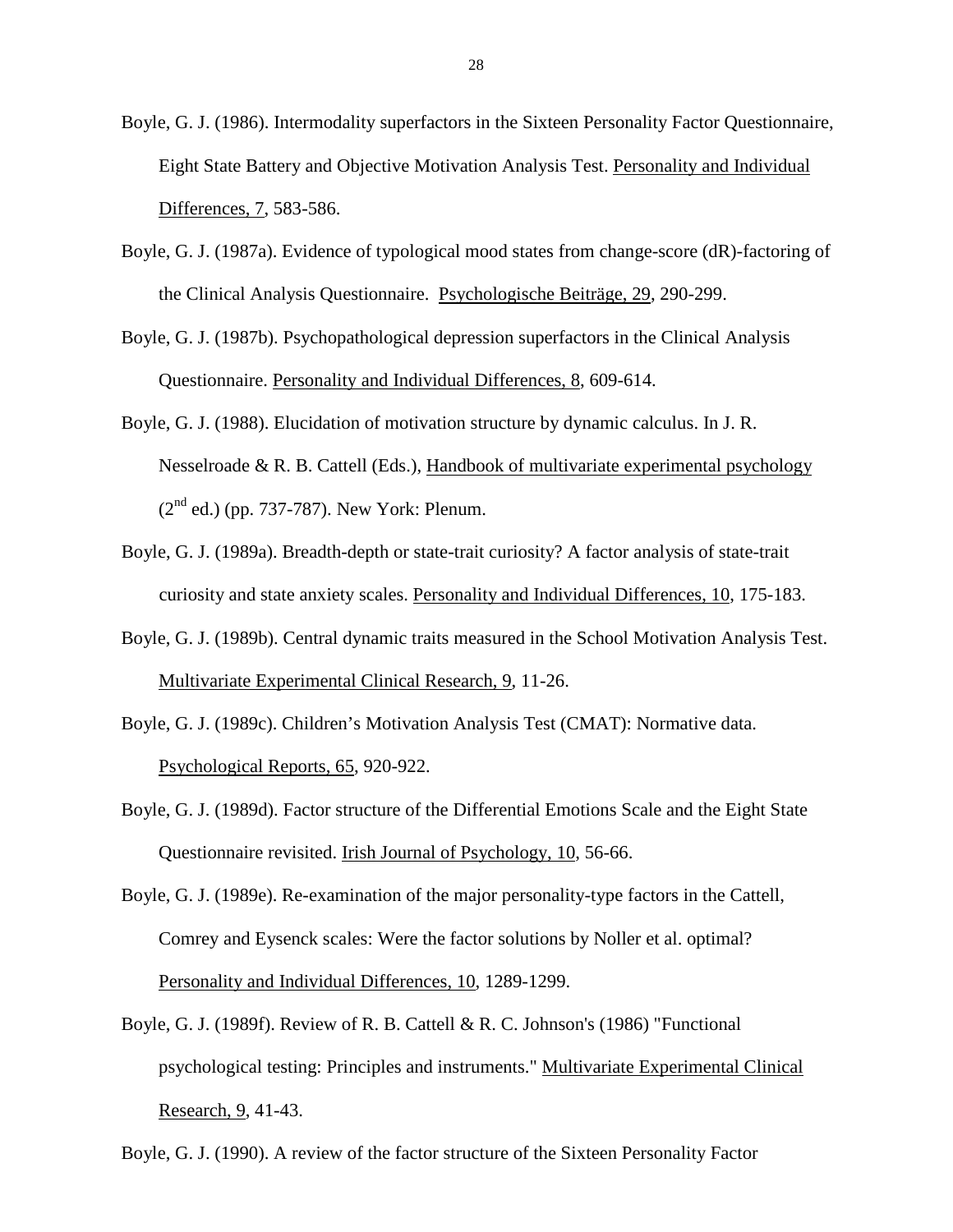Questionnaire and the Clinical Analysis Questionnaire. Psychological Test Bulletin, 3, 40- 45.

- Boyle, G. J. (1991a). Experimental psychology does require a multivariate perspective. Contemporary Psychology, 36, 350-351.
- Boyle, G. J. (1991b). Item analysis of the subscales in the Eight State Questionnaire (8SQ): Exploratory and confirmatory factor analyses. Multivariate Experimental Clinical Research, 10, 37-65.
- Boyle, G. J. (1993). Special Review: Evaluation of the exploratory factor analysis programs provided in SPSSX and SPSS/PC+. Multivariate Experimental Clinical Research, 10, 129- 135.
- Boyle, G. J. (2006). Scientific analysis of personality and individual differences. D.Sc. Thesis. St. Lucia: University of Queensland.
- Boyle, G. J., & Cattell, R. B. (1984). Proof of situational sensitivity of mood states and dynamic traits to disturbing stimuli. Personality and Individual Differences, 5, 541-548.
- Boyle, G. J., & Cattell, R. B. (1987). A first survey of the similarity of personality and motivation prediction of 'in situ' and experimentally controlled learning, by structured learning theory. Australian Psychologist, 22, 189-196.
- Boyle, G. J., & Comer, P. G. (1990). Personality characteristics of direct-service personnel in community residential units. Australia and New Zealand Journal of Developmental Disabilities, 16, 125-131.
- Boyle, G. J., & Langley, P. D. (1989). Elementary statistical methods: For students of psychology, education and the social sciences. Sydney: Pergamon.
- Boyle, G. J., Ortet, G., & Ibáñez, M. I. (2001). Evaluación de la personalidad y la inteligencia: Una perspectiva cattelliana (Evaluation of personality and intelligence: A Cattellian perspective). Universitas Tarraconensis Revista de Psicología, 23, 73-92.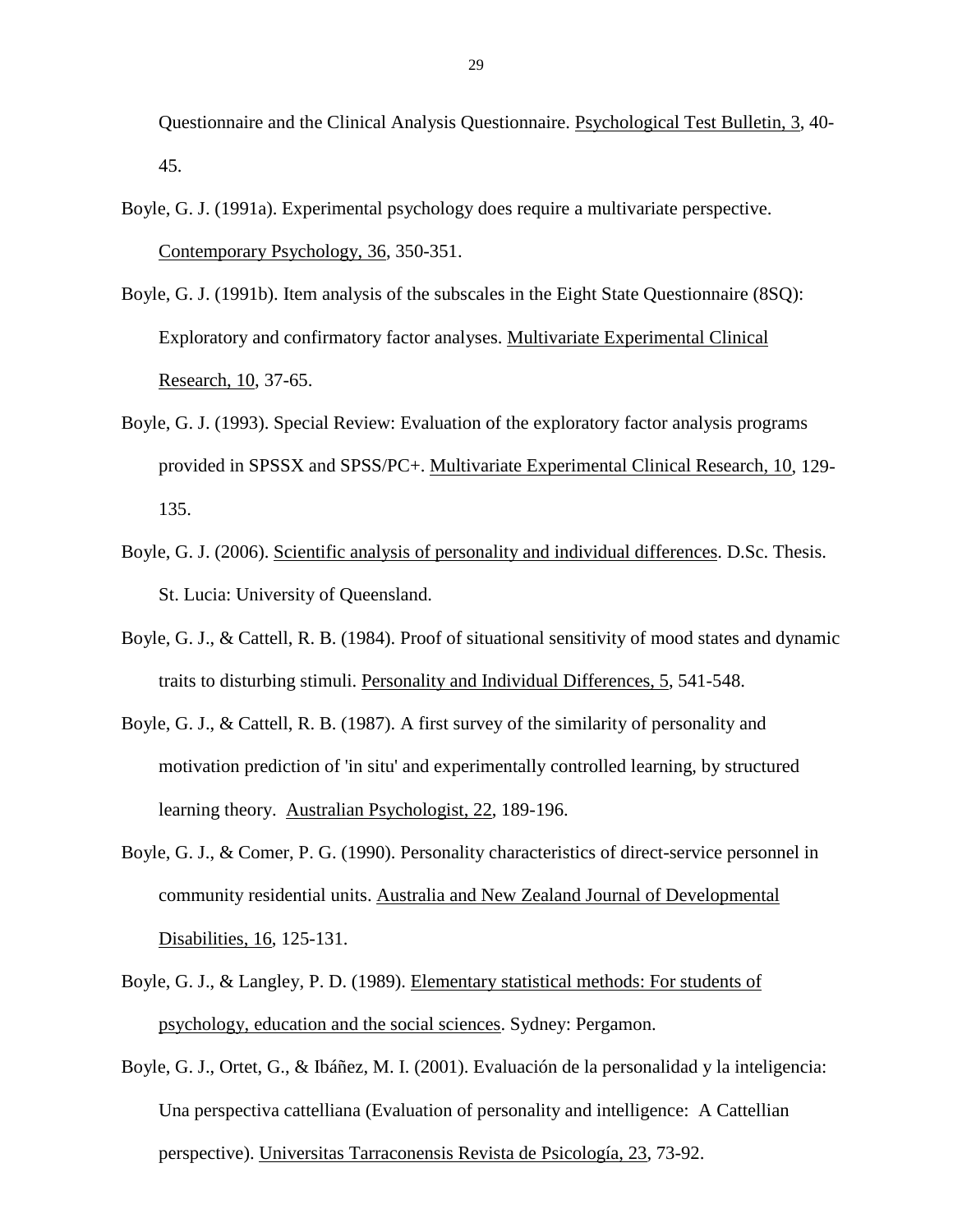- Boyle, G. J., & Robertson, J. M. (1989). Anomaly in equation for calculating 16PF secondorder factor QIII. Personality and Individual Differences, 10, 1007-1008.
- Boyle, G. J., & Saklofske, D H. (2004). (Eds.), Editors' Introduction. Sage benchmarks in psychology: The psychology of individual differences, Vol. 1: Intelligence. Vol. 2: Personality. Vol. 3: Cognition, emotion and conation. Vol. 4: Clinical and applied research. London: Sage.
- Boyle, G. J., & Smári, J. (1997). De fem stora och personlighetspsykologins matningsproblem (The big five and measurement problems in personality psychology). Nordisk Psykologi (Nordic Psychology), 49, 12-21.
- Boyle, G. J., & Smári, J. (1998). Statiska femfaktorpersonlighets-modeller-Svar till Engvik (Static five-factor models of personality: A reply to Engvik). Nordisk Psykologi (Nordic Psychology), 50, 216-222.
- Boyle, G. J., & Smári, J. (2002). Vers une simplification du modèle cattellien de la personnalité (Towards a simplification of the Cattellian model of personality). Bulletin de Psychologie, 55, 635-643.
- Boyle, G. J., Stankov, L., & Cattell, R. B. (1995). Measurement and statistical models in the study of personality and intelligence. In D. H. Saklofske & M. Zeidner (Eds.), International handbook of personality and intelligence (pp. 417-446). New York: Plenum.
- Boyle, G. J., Stanley, G. V., & Start, K. B. (1985). Canonical/redundancy analyses of the Sixteen Personality Factor Questionnaire, the Motivation Analysis Test, and the Eight State Questionnaire. Multivariate Experimental Clinical Research, 7, 113-122.
- Boyle, G. J., & Start, K. B. (1988). A first delineation of higher-order factors in the Children's Motivation Analysis Test (CMAT). Psychologische Beiträge, 30, 556-567.
- Boyle, G. J., Start, K. B., & Hall, E. J. (1988). Comparison of Australian and American normative data for the School Motivation Analysis Test. Psychological Test Bulletin, 1,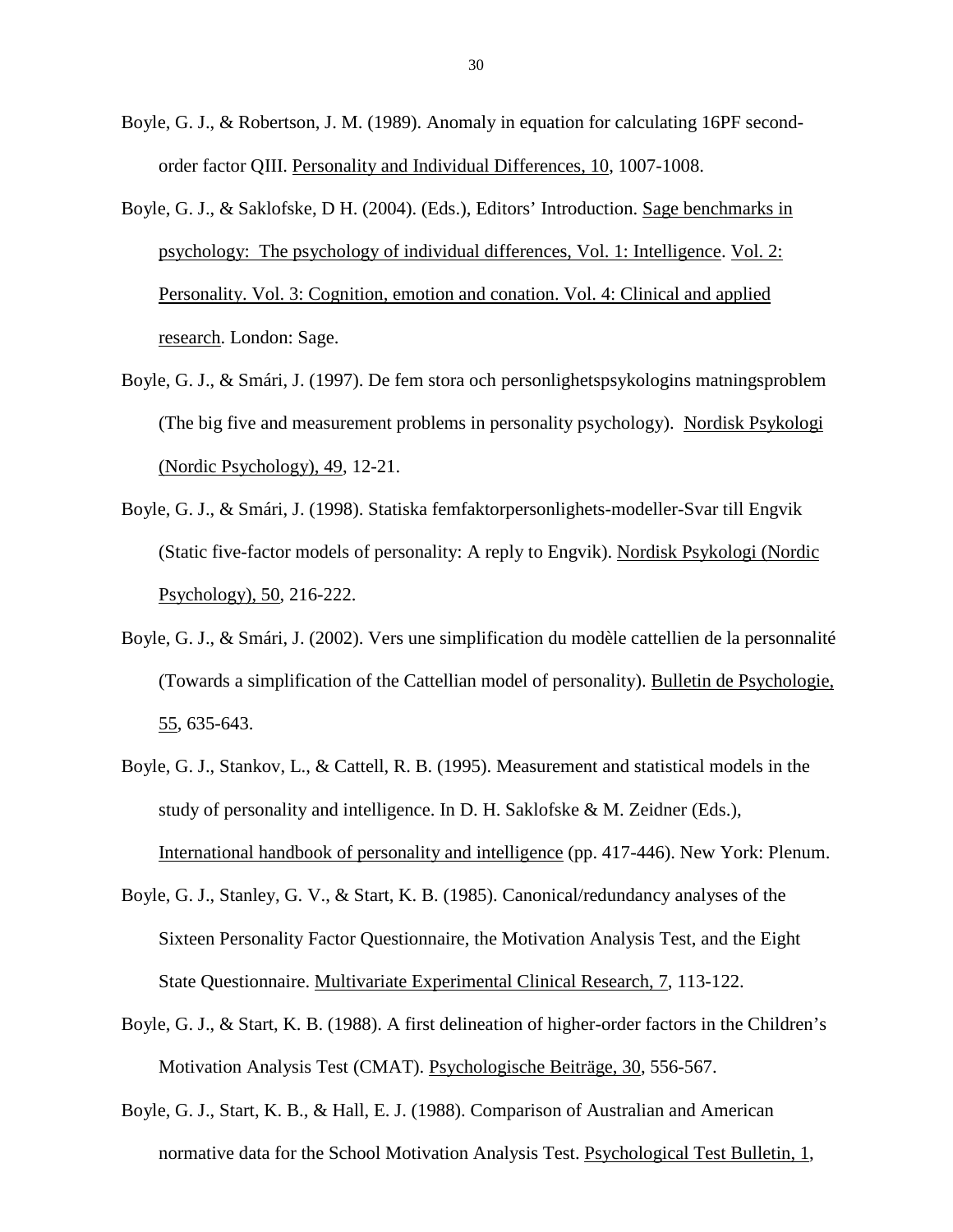24-27.

- Butcher, J.N. & Rouse, S.V. (1996). Personality: Individual differences and clinical assessment. Annual Review of Psychology, 47, 87-111.
- Campbell, D. P., & Fiske, D. W. (1959). Convergent and discriminant validation by the multitrait-multimethod matrix. Psychological Bulletin, 56, 91-105.
- Cattell, H. E. P. (2001). The Sixteen Personality Factor (16PF) Questionnaire. In W. I. Dorfman & M. Hersen (Eds), Understanding psychological assessment (pp. 187-215). Dordrecht, The Netherlands: Kluwer.
- Cattell, H. E.P. (2004). The Sixteen Personality Factor (16PF) questionnaire. In M. J. Hilsenroth & D. L. Segal. (Eds.), Comprehensive handbook of psychological assessment (Vol. 2): Personality assessment (pp. 39-49). Hoboken, NJ: Wiley.
- Cattell, H. E. P, & Schuerger, J. M. (2003). Essentials of 16PF assessment. Hoboken, NJ: Wiley.
- Cattell, R. B. (1973). Personality and mood by questionnaire. San Francisco: Jossey-Bass.
- Cattell, R. B. (1978). The scientific use of factor analysis in behavioral and life sciences. New York: Plenum.
- Cattell, R. B. (1979). Personality and learning theory, Vol. 1.: The structure of personality in its environment. New York: Springer.
- Cattell, R. B. (1982a). The clinical use of difference scores: Some psychometric problems. Multivariate Experimental Clinical Research, 6, 87-98.
- Cattell, R. B. (1982b). The psychometry of objective motivation measurement: A response to the critique of Cooper and Kline. British Journal of Educational Psychology, 52, 234-241.
- Cattell, R. B. (1983). Structured personality-learning theory: A wholistic multivariate research approach. New York: Praeger.

Cattell, R. B. (1985). Human motivation and the dynamic calculus. New York: Praeger.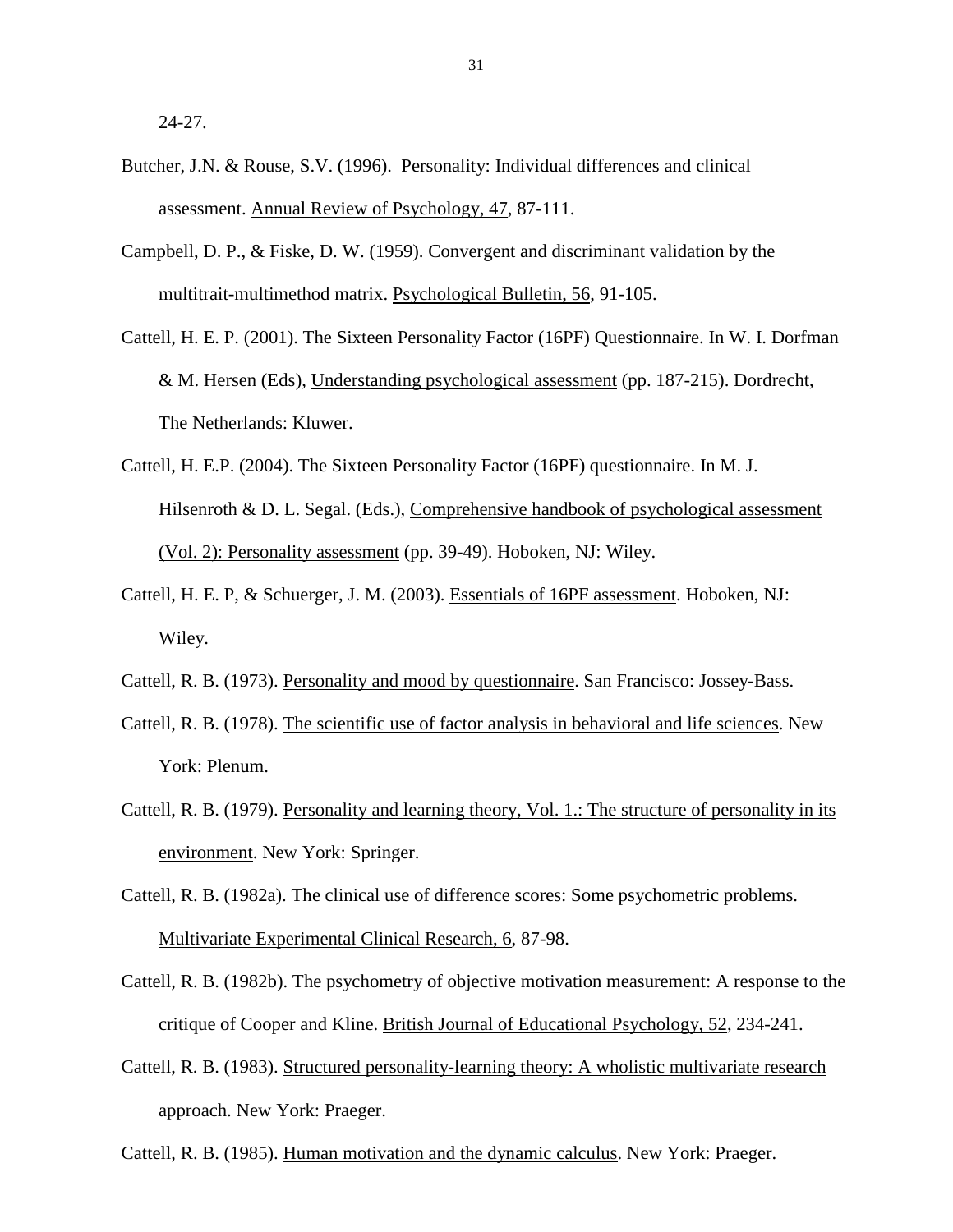- Cattell, R. B. (1986a). Dodging the third error source: Psychological interpretation and use of given scores. In R. B. Cattell & R. C. Johnson (Eds.), Functional psychological testing: Principles and instruments (pp. 496-543). New York: Brunner/Mazel.
- Cattell, R. B. (1986b). General principles across the media of assessment. In R. B. Cattell &R. C. Johnson (Eds.), Functional psychological testing: Principles and instruments (pp. 15-32). New York:Brunner/Mazel.
- Cattell, R. B. (1986c). Selecting, administering, scoring, recording, and using tests in assessment. In R. B. Cattell & R. C. Johnson (Eds.), (1986). Functional psychological testing: Principles and instruments (pp. 105-126). New York: Brunner/Mazel.
- Cattell, R. B. (1986d). Structured tests and functional diagnoses. In R. B. Cattell & R. C. Johnson (Eds.), Functional psychological testing: Principles and instruments (pp. 3-14). New York: Brunner/Mazel.
- Cattell, R. B. (1986e). The actual trait, state, and situation structures important in functional testing. In R. B. Cattell & R. C. Johnson (Eds.), Functional Psychological Testing (pp. 33-53). New York: Brunner/Mazel.
- Cattell, R. B. (1986f).The psychometric properties of tests: Consistency, validity, and efficiency. In R. B. Cattell & R. C. Johnson (Eds.), Functional psychological testing: Principles and instruments (pp. 54-78). New York: Brunner/Mazel.
- Cattell, R. B. (1986g). The 16 PF personality structure and Dr. Eysenck. Journal of Social Behavior and Personality, 1, 153-160.
- Cattell, R. B. (1987). Psychotherapy by structured learning theory. New York: Springer.
- Cattell, R. B. (1992a). Human motivation objectively, experimentally analysed. British Journal of Medical Psychology, 65, 237-243.

Cattell, R. B. (1992b). Superseding the motivational distortion scale. Psychological Reports, 70,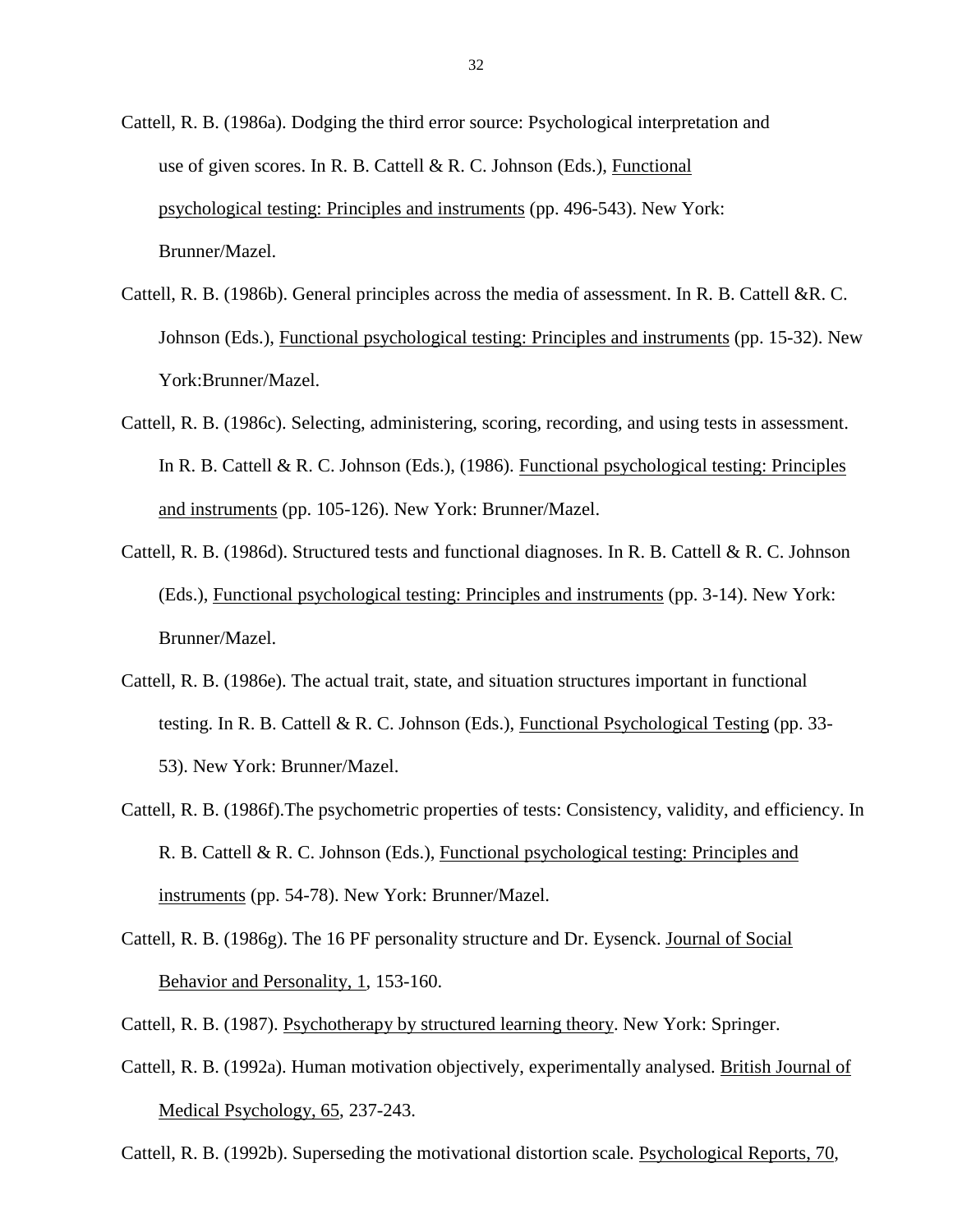499-502.

- Cattell, R. B. (1994). A cross-validation of primary personality structure in the 16 P.F. by two parcelled factor analyses. Multivariate Experimental Clinical Research, 10, 181-190.
- Cattell, R. B. (1995). The fallacy of five factors in the personality sphere. The Psychologist, May, 207-208.
- Cattell, R. B. (1996). Personality and structured learning. European Review of Applied Psychology, 46, 73-75.
- Cattell, R. B., & Birkett, H. (1980). The known personality factors aligned between first-order T-data and second-order Q-data factors, with new evidence on the inhibitory control, independence and regression traits. Personality and Individual Differences, 1, 229-238.
- Cattell, R. B., Boyle, G. J., & Chant, D. (2002). The enriched behavioral prediction equation and its impact on structured learning and the dynamic calculus. Psychological Review, 109, 202-205.
- Cattell, R. B., & Cattell, M. D. (1975). Handbook for the Junior and Senior High School Personality Questionnaire. Champaign, IL: Institute for Personality and Ability Testing.
- Cattell, R. B., & Cattell, A. K. S. (1977). Measuring intelligence with the culture fair tests. Champaign, IL: Institute for Personality and Ability Testing.
- Cattell, R. B., & Cattell, H. E. P. (1995). Personality structure and the new fifth edition of the 16PF. Educational and Psychological Measurement, 55, 926-937.
- Cattell, R. B., Danko, G., Cattell, H. B., & Raymond, J. (1983). A cross cultural study of primary personality factor structure in the preparation of the Hawaiian HSPQ. Multivariate Experimental Clinical Research, 7, 1-23.
- Cattell, R. B., & Dreger, R. M. (Eds.). (1978). Handbook of modern personality theory. New York: Wiley.
- Cattell, R. B., & Horn, J. L. (1982). Whimsy and misunderstanding of Gf-Gc theory: A comment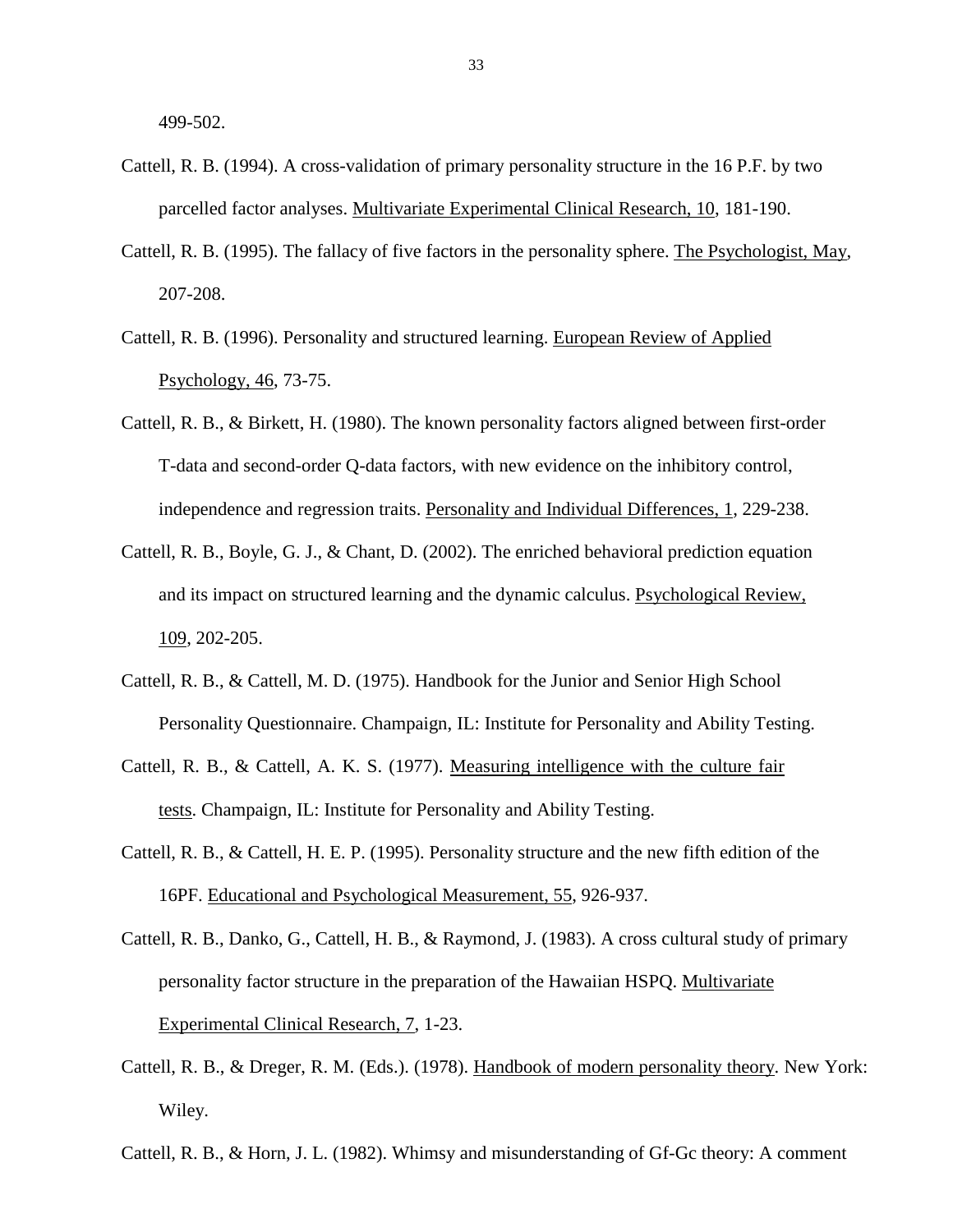on Guilford. Psychological Bulletin, 91, 621-633.

- Cattell, R. B., & Johnson, R. C. (1986). (Eds.), Functional psychological testing: Principles and instruments. New York: Brunner/Mazel.
- Cattell, R. B., & Kameoka, V. A. (1985). Psychological states measured in the Clinical Analysis Questionnaire (CAQ). Multivariate Experimental Clinical Research, 7, 69-87.
- Cattell, R. B., & Kline, P. (1977). The scientific analysis of personality and motivation. New York: Academic.
- Cattell, R. B., & Krug, S. E. (1971). A test of the trait-view theory of distortion in measurement of personality questionnaire. Educational and Psychological Measurement, 31, 721-734.
- Cattell, R. B., & Krug, S. E. (1986). The number of factors in the 16PF: A review of the evidence with special emphasis on methodological problems. Educational and Psychological Measurement, 46, 509-522.
- Cattell, R. B., & Nesselroade, J. R. (1988). (Eds.), Handbook of multivariate experimental psychology  $(2^{nd}$  ed.). New York: Plenum.
- Cattell, R. B., & Nichols, K. E. (1972). An improved definition, from 10 researches, of secondorder personality factors in Q-Data (with cross-cultural checks). Journal of Social Psychology, 86, 187-203.
- Cattell, R. B., Rao, D. C., Schuerger, J. M., & Vaughan, D. S. (1980). Unitary personality traits analyzed for heritability. Human Heredity, 31, 261-275.
- Cattell, R. B., & Scheier, I. (1961). The meaning and measurement of neuroticism and anxiety. New York: Ronald.
- Cattell, R. B., & Schuerger, J. M. (1978). Personality theory in action: Handbook for the Objective-Analytic (O-A) Test Kit. Champaign, IL: Institute for Personality and Ability Testing.

Cattell, R. B., & Warburton, F. W. (1967). Objective personality and motivation tests: A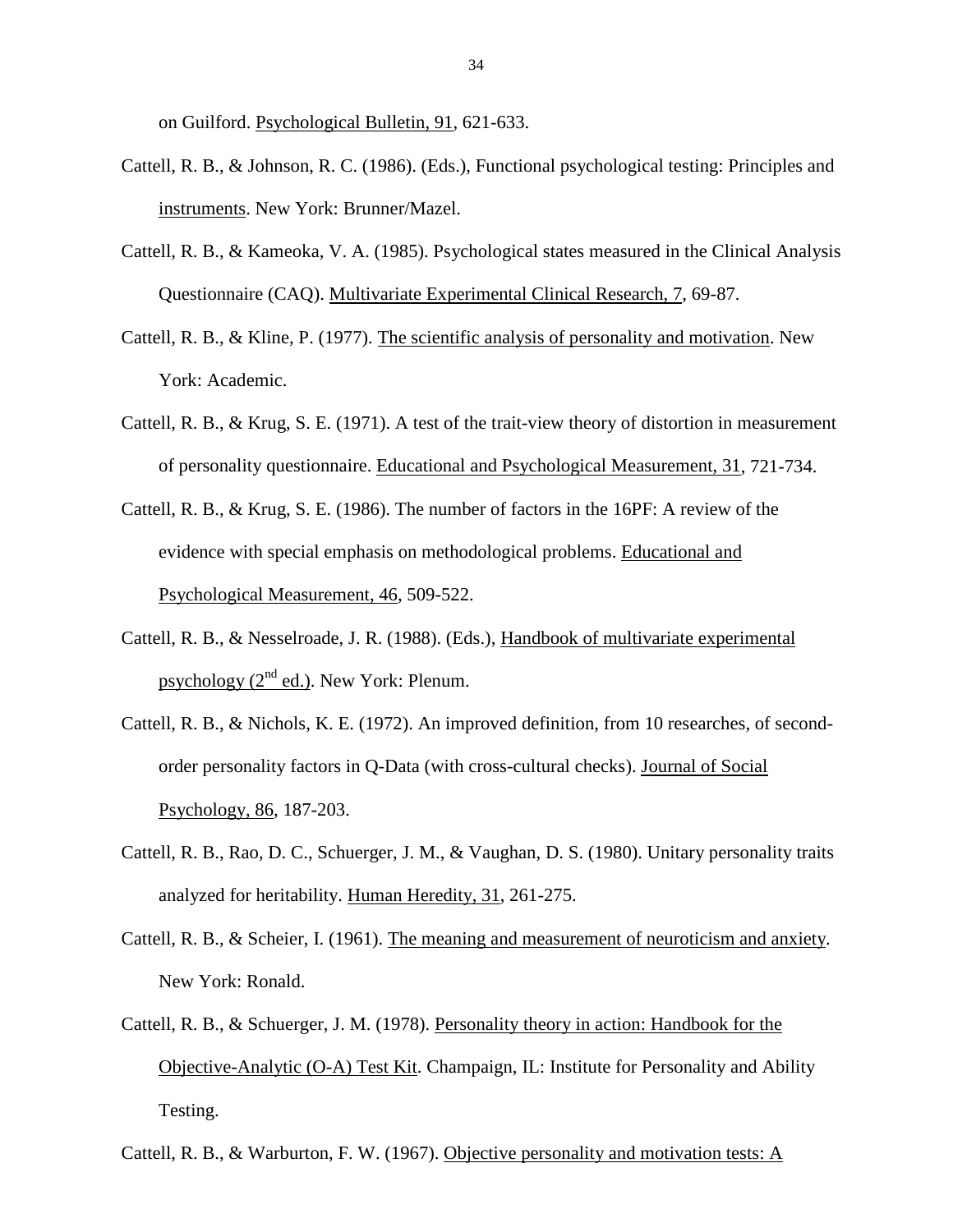theoretical introduction and practical compendium. Champaign, IL: University of Illinois Press.

Child, D. (1990). The essentials of factor analysis ( $2<sup>nd</sup>$  ed.). London: Cassell.

- Coan, R. W., & Cattell, R. B. (1959). The development of the Early School Personality Questionnaire. Journal of Experimental Education, 28, 143-152.
- Comrey, A.L. (1980). Handbook of interpretations for the Comrey Personality Scales. San Diego, CA: Educational and Industrial Testing Service.
- Conn, S. R. & Rieke, M. L. (1994). Technical Manual for the 16 P.F.(5th ed.) Champaign, IL, Institute for Personality and Ability Testing.
- Curran, J. P., & Cattell, R. B. (1976). Manual for the Eight State Questionnaire. Champaign, IL, Institute for Personality and Ability Testing.
- Cuttance, P. (1987). Issues and problems in the application of structural equation models. In P. Cuttance, & R. Ecob (Eds.), Structural modeling by example: Applications in educational, sociological, and behavioral research (pp. 241-279). Cambridge, UK: Cambridge University Press.
- Dreger, R. M., Lichtenstein, D., & Cattell, R. B. (1995). Manual for the Experimental Edition of the Personality Questionnaire for Preschool Children Form A. Journal of Social Behavior and Personality, 10 (Suppl), 1-50.
- Eysenck, H. J. (1984). Cattell and the theory of personality. Multivariate Behavioral Research, 19, 323-336.

Eysenck, H. J. (1988). Dimensions of personality. New Brunswick, NJ: Transaction Publishers.

Eysenck, H. J. (1994a). Normality-abnormality and the three-factor model of personality. In S. Strack & M. Lorr (1994). (Eds.), Differentiating normal and abnormal personality (pp. 3-25). New York: Springer.

Eysenck, H. J. (1994b). Personality and intelligence: Psychometric and experimental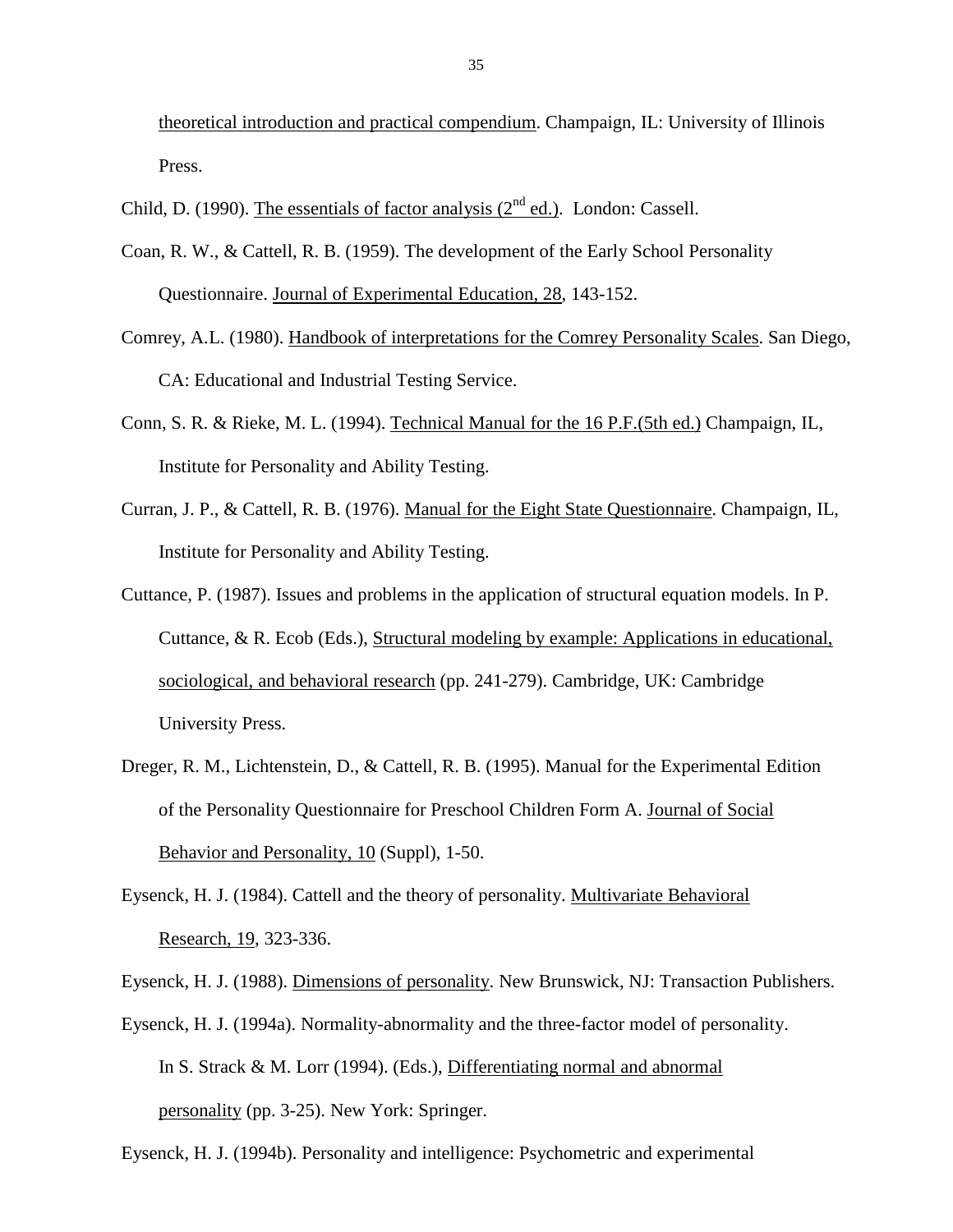approaches. In R. J. Sternberg & P.Ruzgis (Eds.), Personality and intelligence (pp. 3-31). New York: Cambridge University Press.

- Eysenck, H. J. (1994c). Personality: Biological foundations. In P. A. Vernon (1994). (Ed.), The neuropsychology of individual differences (pp. 151-207). San Diego, CA: Academic.
- Eysenck, H. J. (1997). Personality and experimental psychology: The unification of psychology and the possibility of a paradigm. Journal of Personality and Social Psychology, 73, 1224-1237.
- Eysenck, H. J., & Eysenck, S. B. G. (1975). Manual of the Eysenck Personality Questionnaire (junior and adult). London: Hodder & Stoughton.
- Eysenck, H. J., & Eysenck, M. W. (1985). Personality and individual differences: A natural science approach. New York: Plenum.
- Fisher, C. D., & Boyle, G. J. (1997). Personality and employee selection: Credibility regained. Asia Pacific Journal of Human Resources, 35, 26-40.
- Glass, G. V., & Stanley, J. C. (1970). Statistical methods in education and psychology. Englewood Cliffs, NJ: Prentice-Hall.
- Gorsuch, R. L., & Cattell, R. B. (1967). Second stratum personality factors defined in the questionnaire realm by the 16PF. Multivariate Behavioral Research, 2, 211-224.

Gorsuch, R. L. (1983). Factor analysis ( $2<sup>nd</sup>$  ed.). Hillsdale, NJ: Erlbaum.

- Haggbloom, S. J., Warnick, R., Warnick, J. E., Jones, V. K., Yarbrough, G. L., Russell, T. M., Borecky, C. M., McGahhey, R., Powell III, J. L., Beavers, J., & Monte, E. (2002). The 100 most eminent psychologists of the 20<sup>th</sup> century. Review of General Psychology, 6, 139-152.
- Hakstian, A. R., & Cattell, R. B. (1982). Manual for the Comprehensive Ability Battery. Champaign, IL: Institute for Personality and Ability Testing.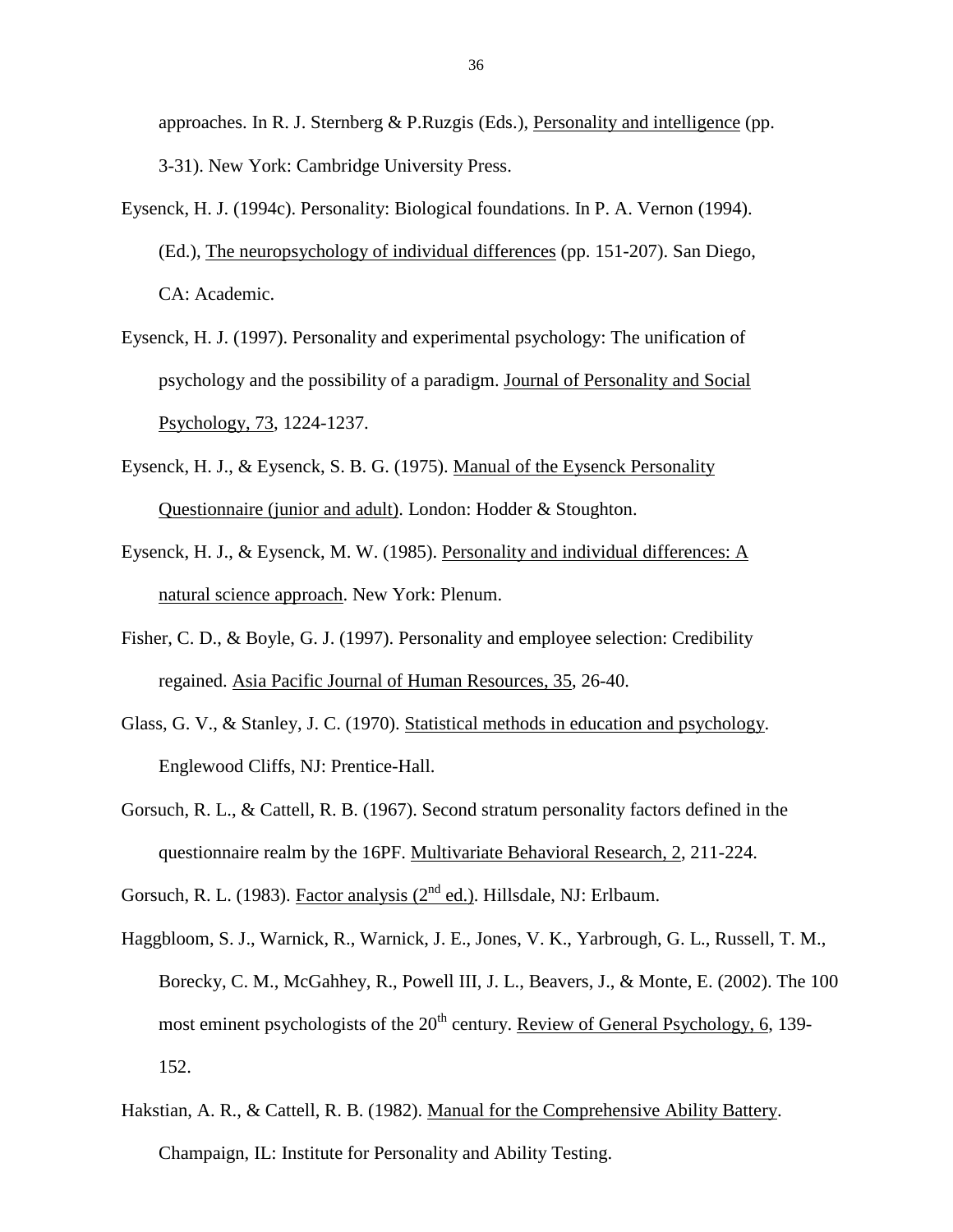Hofer, S.M., Horn, J.L., & Eber, H.W. (1997). A robust five-factor structure of the 16PF: Strong evidence from independent rotation and confirmatory factorial invariance procedures. Personality and Individual Differences, 23, 247-269.

- Johnson, R. C. (1986). Personality assessment by observers in normal and psychiatric data. In R. B. Cattell & R. C. Johnson (Eds.), Functional psychological testing: Principles and instruments (pp. 208-236). New York: Brunner/Mazel.
- Johnson, R. C., Porteus, B. D., & Cattell, R. B. (1986). The wider scientific and social aspects of psychological testing. In R. B. Cattell & R. C. Johnson (Eds.), Functional psychological testing: Principles and instruments (pp. 142-165). New York: Brunner/Mazel.
- Kline, P. (1986). A handbook of test construction: Introduction to psychometric design. New York: Methuen.
- Krug, S. E. (1980). Clinical Analysis Questionnaire Manual. Champaign, IL: Institute for Personality and Ability Testing.
- Krug, S. E. (1981). Interpreting 16PF profile patterns. Champaign, IL, Institute for Personality and Ability Testing.
- Krug, S. E., & Johns, E. F. (1986). A large scale cross-validation of second-order personality structure defined by the 16PF. Psychological Reports, 59, 683-693.
- Lichtenstein, D., Dreger, R. M., & Cattell, R. B. (1986). Factor structure and standardization of the Preschool Personality Questionnaire. Journal of Social Behavior and Personality, 1, 165-182.
- MacCallum, R. (1985). Some problems in the process of model modification in covariance structure modeling. Paper presented to the European Meeting of the Psychonomic Society, Cambridge, UK.
- Mershon, B., & Gorsuch, R. L. (1988). Number of factors in the personality sphere: Does increase in factors increase predictability of real-life criteria? Journal of Personality and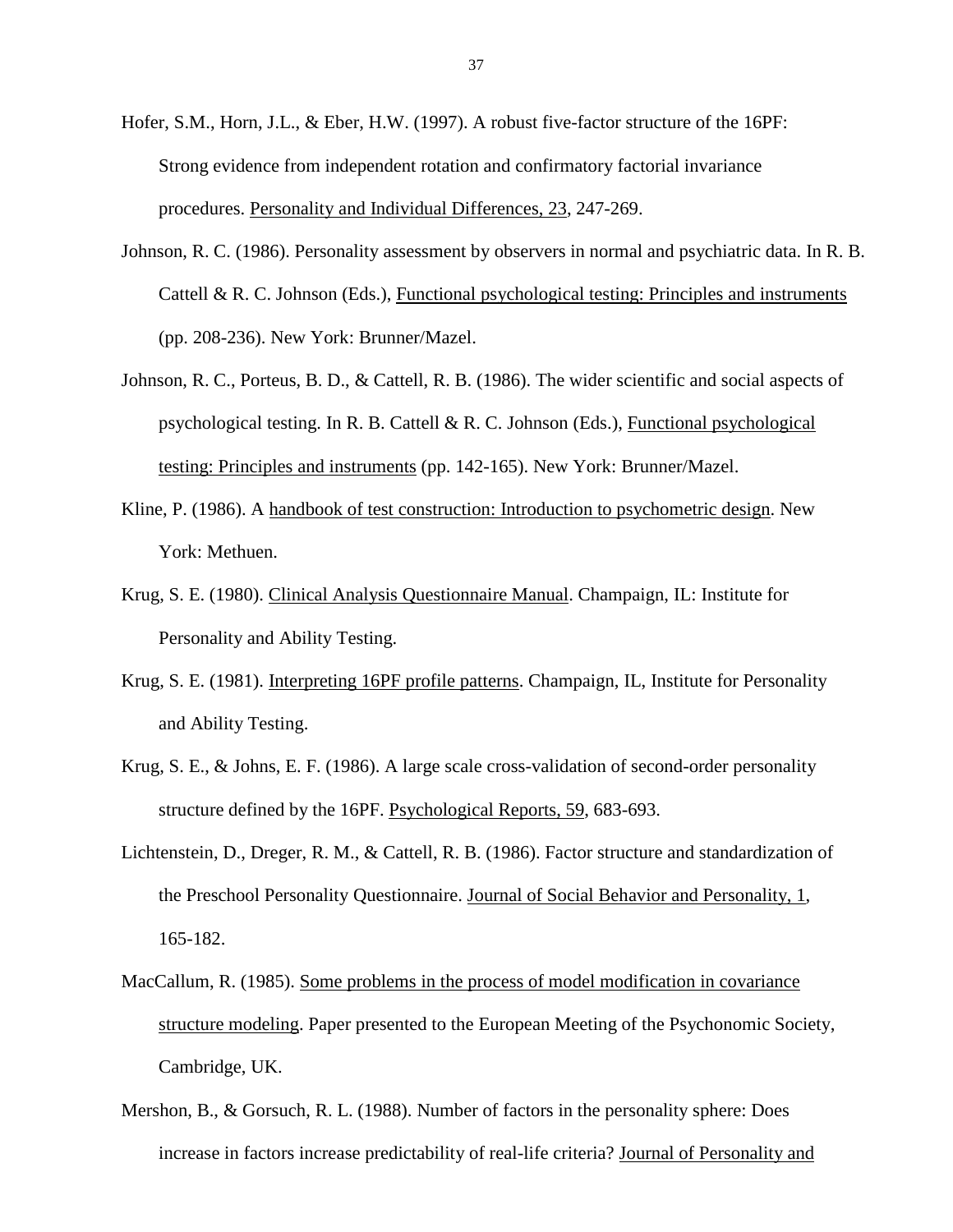Social Psychology, 55, 675-680.

- Piotrowski, C, & Zalewski, C. (1993). Training in psychodiagnostic testing in APA-approved Psy.D. and Ph.D. clinical psychology programs. Journal of Personality Assessment, 61, 394-405.
- Porter, R. B., & Cattell, R. B. (1985). Handbook for the Children's Personality Questionnaire (CPQ). Champaign, IL: Institute for Personality and Ability Testing.
- Roberts, B. W., Walton, K. E., Viechtbauer, W. (2006a). Patterns of mean-level change in personality traits across the life course: A meta-analysis of longitudinal studies. Psychological Bulletin, 132, 1-25.
- Roberts, B. W., Walton, K. E., Viechtbauer, W. (2006b). Personality traits change in adulthood: Reply to Costa and McCrae (2006). Psychological Bulletin, 132, 29-32.
- Schuerger, J. M. (1986). Personality assessment by objective tests. In R. B. Cattell & R. C. Johnson (Eds.), Functional psychological testing: Principles and instruments (pp. 260- 287). New York: Brunner/Mazel.
- Smith, B. D. (1988). Personality: Multivariate systems theory and research. In J. R. Nesselroade & R. B. Cattell (Eds.), Handbook of multivariate experimental psychology ( $2<sup>nd</sup>$  ed.). New York: Plenum.
- Sweney, A. R., Anton, & Cattell, R. B. (1986). Evaluating motivation structure, conflict, and adjustment. In R. B. Cattell & R. C. Johnson (Eds.), Functional psychological testing: Principles and instruments (pp. 288-315). New York: Brunner/Mazel.
- Watkins, C.E., Campbell, V. L., Nieberding, R., & Hallmark, R. (1995). Contemporary practice of psychological assessment by clinical psychologists. Professional Psychology: Research and Practice, 26, 54-60.